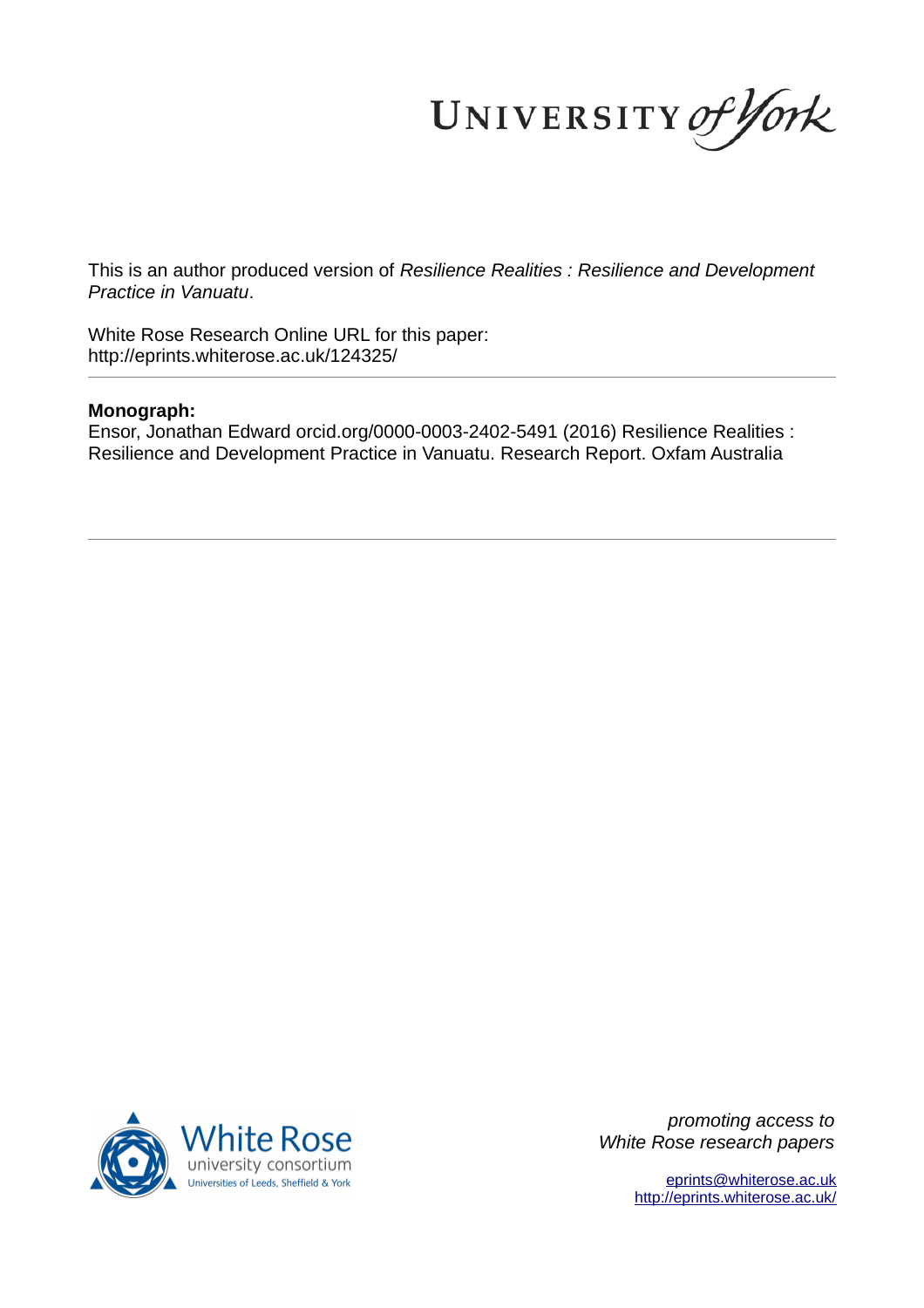# Resilience Realities

Resilience and development practice in Vanuatu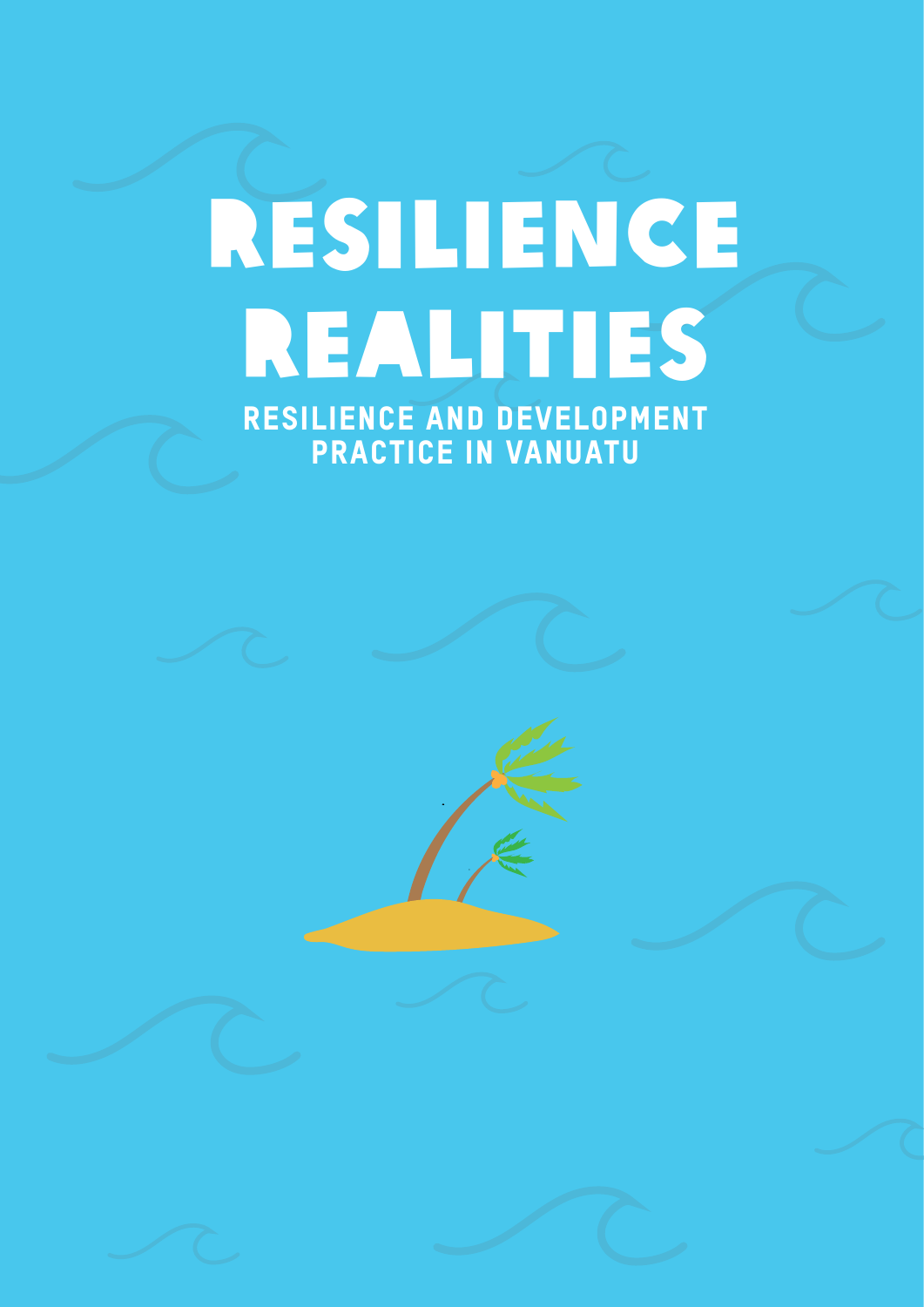

#### Resilience and development practice in Vanuatu

**Jonathan Ensor Stockholm Environment Institute Environment Department, University of York.**

**July 2016**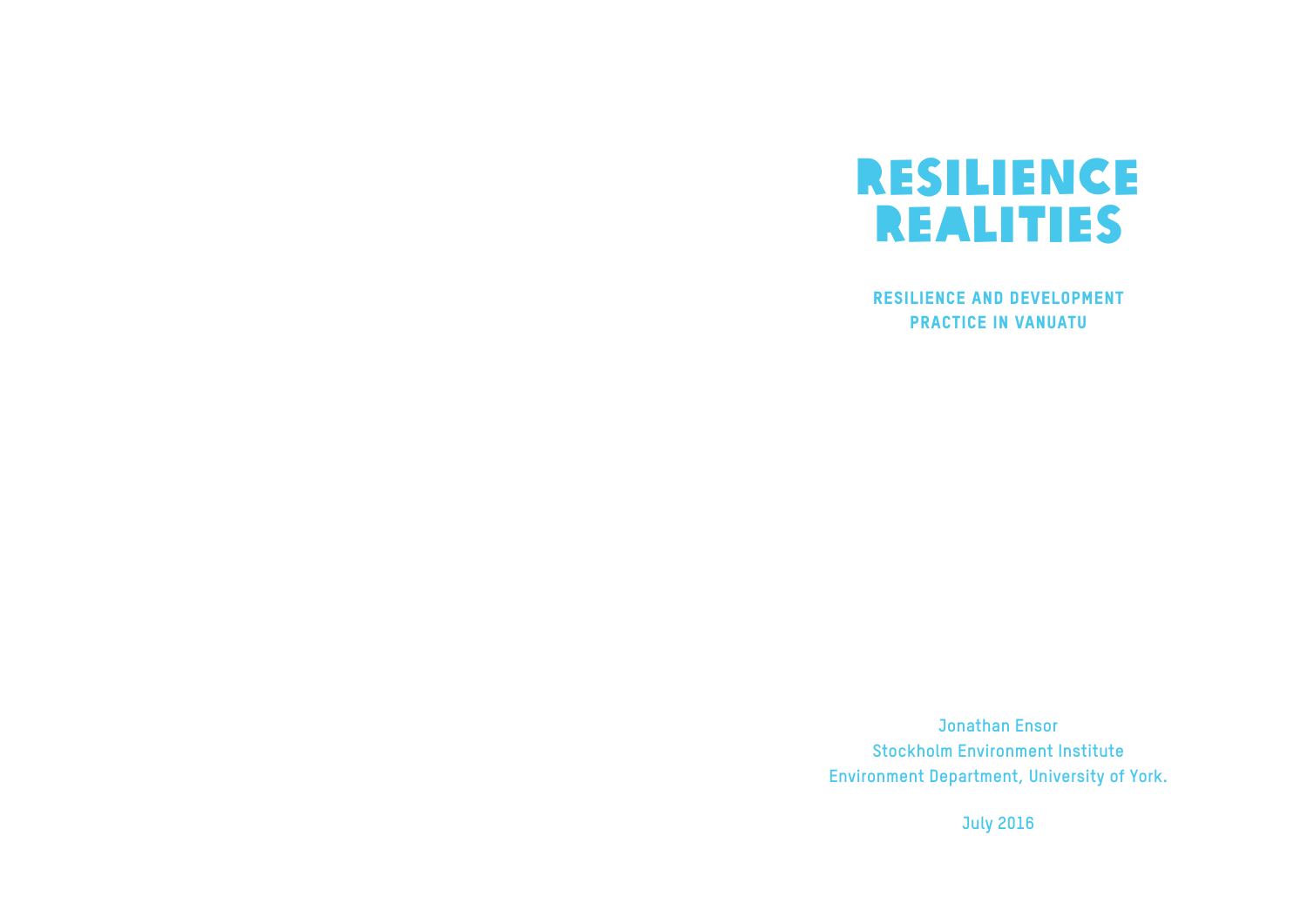Deeply pernicious forms of resilience are also evident in practices of gender-based violence and ostracism of women from other islands. These issues must move higher up the development agenda if resilience programming is to lead to equitable improvements in wellbeing. At the same time, the fieldwork evidence suggests that interventions can undermine local resilience and develop dependency on NGOs as sources of resources, knowledge and skills. **NGOs need to develop strategies that gradually build effective and supportive relationships between communities and different levels of government as part of a long term exit strategy.** 

# **EXECUTIVE** summary

Finally, the report considers the potential shortcomings of resilience as a framing for development. In development programming and practice, resilience is associated with other frameworks in order to address issues of power and equity. This reflects the neutrality of resilience; it is a concept that has the potential to challenge inequality but is not inherently anti-poverty. As such, adopting a resilience discourse carries a risk, as resilience can and has been taken up by policy makers to justify the continued marginalisation of poor communities from government support. In programming terms, there is cause for significant concern that the weaknesses of resilience overlap with longstanding weaknesses in development practice in supporting communities to challenge resource distribution and the unfair effects of public policy. The report closes by proposing an alternative framing – resourcefulness – as an important counterpoint to resilience programming. **Resourcefulness aims to support local people to engage in processes that lead to changes that are locally conceived and locally felt.** The central concern is with practical support to secure a more equitable share of resources, via a framing that was found to

resonate with the interests and priorities expressed by communities during fieldwork.

This report draws on two weeks of fieldwork undertaken in November 2015. Discussions and interviews were held in communities with different histories of engagement with development organisations, exploring their experiences of Tropical Cyclone Pam and the on-going El Nino event. The findings reflect on themes found in the academic literature to synthesise recommendations for those responsible for development programming and practice. Analysis focuses on four topics: the significance of differences between social groups in determining resilience outcomes; the nature of local resilience among communities with little or no experience of development interventions; the consequences of development actions for local resilience; and the potential of an alternative framing – resourcefulness – to support a transformation in relationships between communities and different government authorities. Key lessons emerge from this analysis.

#### **The difficulties of addressing the complex manner in which social difference is produced and reproduced must be a central concern for**

**development practitioners.** Without explicit attention to the deep roots of social and cultural difference, resilience interventions will reinforce or exacerbate existing patterns of vulnerability and exclusion. This remains the case even when participatory approaches such as village development or disaster risk committees are adopted as a mechanism to secure representation of different social groups. **In communities that are isolated from development assistance, local resilience is underpinned by intricately woven and diverse livelihood practices and supported by the ability to capitalise on relationships with other actors.** There are, however, important limitations to local resilience, much of which is wrapped up in the marginalisation of communities from outside support and formal institutions of government.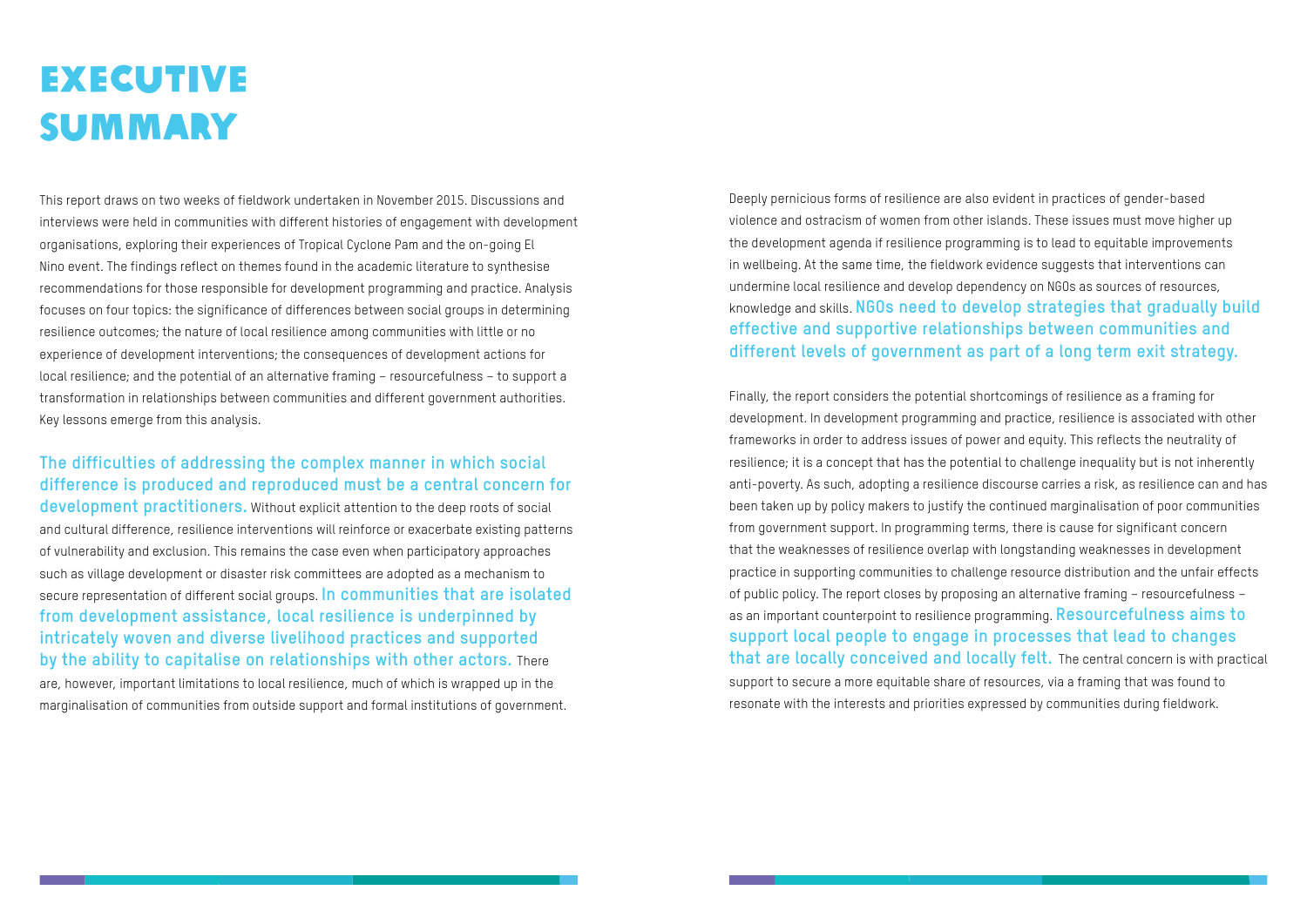#### 4 Conclusion 44

- 4.1 SOCIAL RELATIONS AND
- 4.2 SELF-RELIANCE AND SU
- 5 KEY FINDINGS AND RECOMMENDED
- 6 REFERENCES

|                           | 5  |
|---------------------------|----|
| <b>EISLANDS</b>           | 9  |
|                           | 11 |
|                           | 12 |
|                           | 13 |
|                           | 14 |
|                           | 16 |
| <b>D RESILIENCE</b>       | 16 |
| esilience                 | 18 |
| and relations of power    | 21 |
| OF LOCAL RESILIENCE       | 23 |
| CS                        | 24 |
|                           | 27 |
| <b>RESILIENCE</b>         | 29 |
|                           | 31 |
|                           | 33 |
| L?                        | 33 |
|                           | 36 |
|                           | 37 |
|                           | 38 |
|                           | 40 |
|                           | 41 |
| <b>ULNESS IN PRACTICE</b> | 42 |
|                           | 44 |
| <b>LOCAL RESILIENCE</b>   | 45 |
| <b>PPORT</b>              | 46 |
| <b>SMMENDATIONS</b>       | 47 |
|                           | 50 |
|                           |    |



### **CONTENTS**

#### **ACKNOWLEDGEMENTS** 1. INTRODUCTION

- 1.1 THE CASE STUDY: THREE
	- 1.1.1 Harald Bay, Futuna
	- 1.1.2 Leitokas, Malakula
	- 1.1.3 Tomali, Epi
- 1.2 METHODS

#### 2 RESILIENCE REALITIES

#### 2.1 SOCIAL DIFFERENCE AND

- 2.1.1 Socially differentiated rest
- 2.1.2 Resilience, institutions a

#### 2.2 IDENTIFYING PATTERNS

- 2.2.1 Resilience characteristic
- 2.2.2 Limitations to resilience
- 2.3 INTERVENING IN LOCAL 2.3.1 Valuing self-reliance

#### 3 BEYOND RESILIENCE

- 3.1 IS RESILIENCE THE GOAL
- 3.2 RESOURCEFULNESS
	- 3.2.1 Resources
		- 3.2.2 Skills and knowledge
		- 3.2.3 Indigenous knowledge
	- 3.2.4 Recognition
- 3.3 SUMMARY: RESOURCEF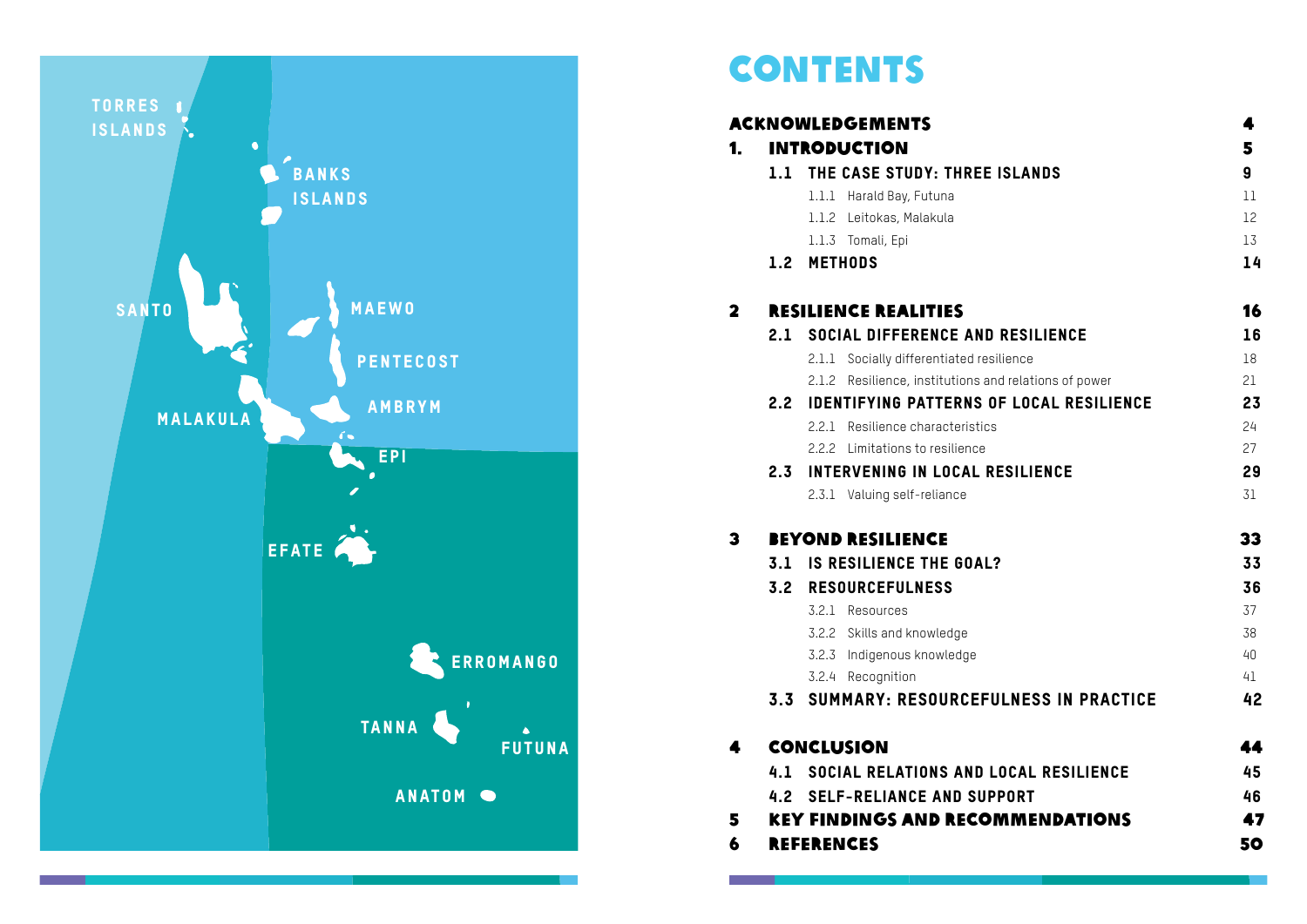

## Acknowledgements

This report would not have been produced without the work done by a team of researchers in Vanuatu. Their hard work and dedication is at the heart of the findings and it would have been impossible to undertake such comprehensive fieldwork without them. My thanks go to Amos Kalo, Julia Marango, Jill Wai, Yvette Camille, Donald James and Priscilla Samson, as well as Wan Smol Bag and Care International for releasing their staff to support this project. I am grateful to Oxfam for funding this report and to all the staff at Oxfam in Vanuatu for being so welcoming and supportive throughout the research process. The Stockholm Environment Institute's Transforming Development and Disaster Risk also provided funding for this project. Finally, I am particularly grateful to Daniel Vorbach at Oxfam in Vanuatu and Annette Salkeld at Oxfam Australia for initiating the research process, ensuring it got off the ground, and supporting the idea of a second report into the realities of adaptation and resilience programming in Vanuatu.

### 1. Introduction

This report is based on research undertaken in Vanuatu between 16-27 November 2015, and follows on from fieldwork undertaken a year earlier, during November 2014. Findings and analysis from the first phase were published during 2015 in a joint Oxfam and SEI report, titled "*Adaptation and Resilience in Vanuatu: Interpreting community perceptions of vulnerability, knowledge and power for community-based adaptation programming*". As with the first report, the aim of this document is to use themes and critical perspectives from the academic literature to provide insights and alternative perspectives on resilience programming. However, the focus of this report is different, and the findings reflect (and reflect on) the changed circumstances in Vanuatu following Tropical Cyclone Pam (March 2015) and the subsequent El Nino event which has led to significant water stress for many communities. In this context, this research has sought to identify key issues related to resilience following Tropical Cyclone Pam that can contribute to in-country, regional and global community-based adaptation and resilience discourse and action. In particular, the fieldwork has investigated:

- the ways that development programming and other interventions supported and
- $\bullet$  existing community resilience, and how this can be further supported.

community resilience in the face of Tropical Cyclone Pam and the subsequent El Nino;

The first report introduced a structure for understanding adaptation and resilience in terms of a spectrum of possible actions: those that aim to support communities to absorb shocks, in adapting to changing circumstances, and in transforming social, economic and/ or political relations to address significant underlying drivers of vulnerability. As Figure 1 illustrates, this spectrum reflects the changing focus of development actors concerned with climate change adaptation. Where the focus is on climate change impacts, adaptations are designed to absorb those impacts in order to secure the stability of existing livelihoods. However, recognition of the ongoing uncertainty associated with climate change has prompted increasing attention to be paid to the ability to adapt. This has meant looking for interventions that enhance flexibility through attention to agency, or the ability of actors to continuously make changes in their own livelihoods.

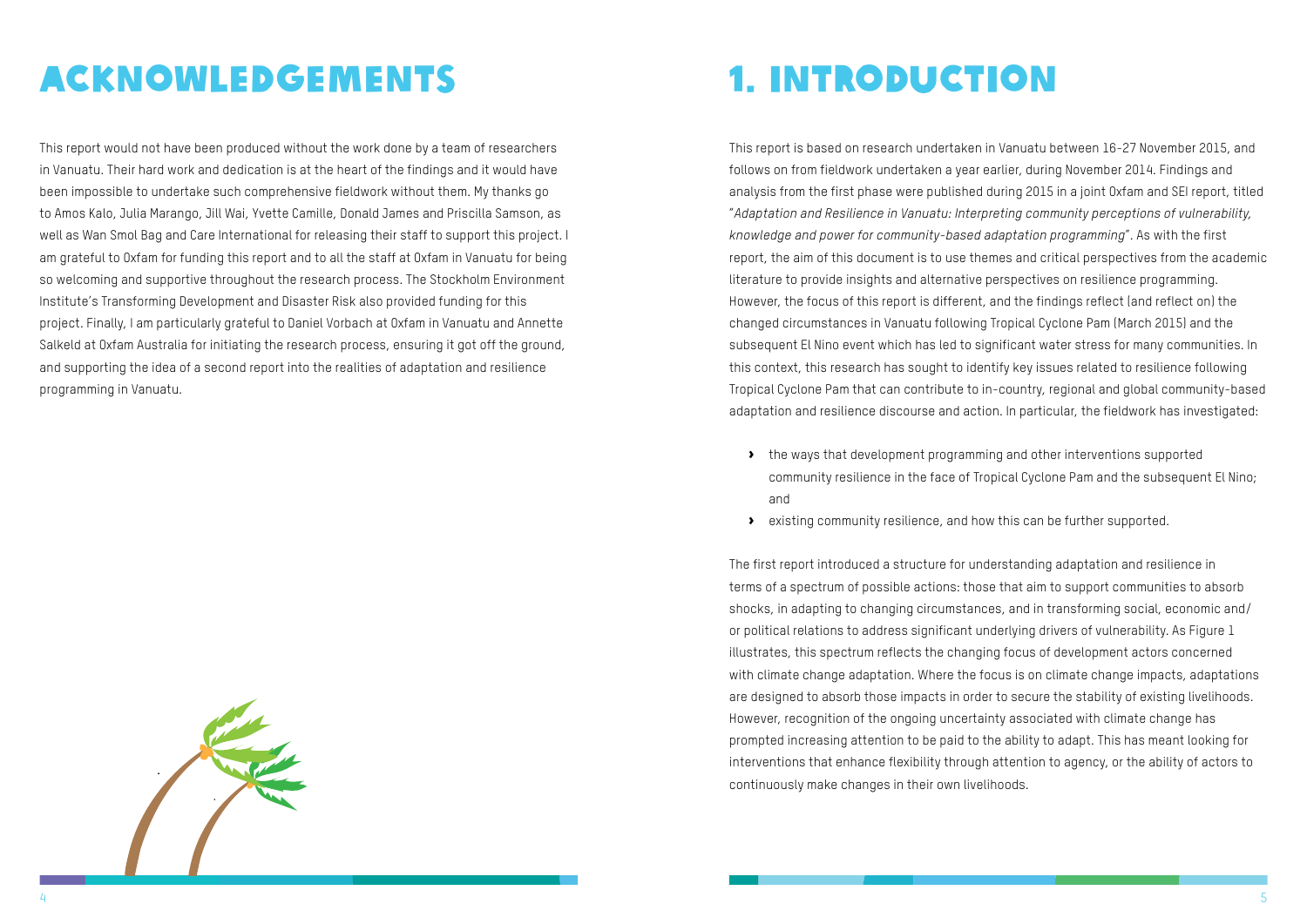<span id="page-6-0"></span>

Figure 1: A spectrum of adaptation actions (see also Béné et al., 2014; Pelling et al., 2014).

This marriage of stability and flexibility is the aim of many examples of community-based adaptation practice, where the focus of NGOs has been on both impacts and agency in a bid to support the resilience of communities. The emergence of 'adaptive capacity' as a central aspect of community-based adaptation reflects this, with the ambition being to enable individuals and communities to access the physical, knowledge and decision making resources necessary to make adaptations now and in the future. Where community-based adaptation has been less strong is in relation to recognizing and responding to the structural constraints that limit individual agency and collective action. Addressing these constraints means moving beyond resilience and, in a bid to enable profound changes in vulnerability and human well-being, transforming human and environmental conditions.

Versions of this framing of adaptation, resilience and transformation can be found in the academic literature (Bene et al. 2014, Pelling et al. 2014) and a similar approach has recently been embedded into, for example, Oxfam's Resilience Framework (Oxfam 2016). Yet there are inherent challenges to the absorb/adapt/transform framework, as practitioners must focus on understanding the local specificities of complex social relations, while at the same time attend to the significance of cross-scale (local-national-global) power relations in defining the local opportunities for development, adaptation and transformation. These twin challenges – of intra- and inter-community relations – emerged as central issues in exploring the post-Pam context during fieldwork in Vanuatu, and structure the two main sections of this report.

At the community level, cultural and social relations, embedded in long-standing practices, traditions and norms, have created resilience to challenging circumstances. Yet this resilience is unevenly felt among community members, and actions to enhance adaptive capacity are likely to replicate and reinforce these patterns of winners and losers in current and future adaptations if the nature of social relations is not seriously and systematically considered within development interventions. In the academic literature, these issues are captured in concern about social difference, and the potential to decontextualize programming through a focus on the attributes that make up a resilient community rather than on how local conditions inevitably shape the outcome of programming. "Resilience for whom" has emerged as a central question, and there is concern that resilience can lead to undesirable and unintended consequences if it operationalized through a checklist approach of resilience characteristics (Ensor et al. 2016, Cote and Nightingale 2013). In practice, resilience is frequently operationalized by development agencies via participatory approaches, such as community-based adaptation, or with an emphasis on understanding context, and adopting inclusive processes (Oxfam, 2016). Yet the academic literature suggests that there is a deep complexity to social relations, in particular in the interaction of power, agency and institutions – which includes those institutions used to facilitate participatory approaches. There are, therefore, multiple challenges for development practitioners working on resilience in communities. Fieldwork responses drew attention to the significance of social difference to resilience, the nature of existing community resilience, and the consequences of external interventions for local resilience. These topics are covered in section 2.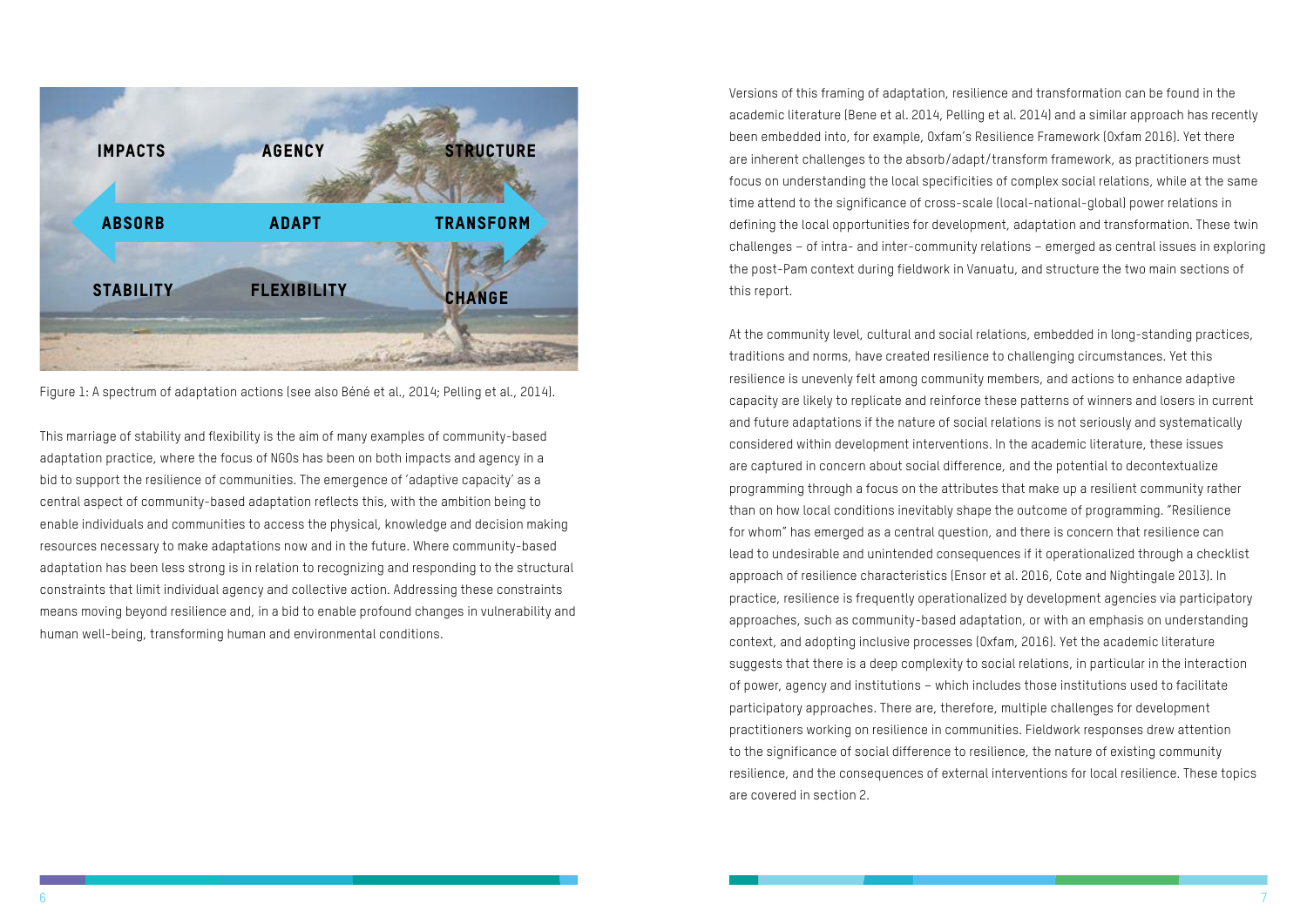<span id="page-7-0"></span>Despite increasing reference to transformation in discussions of resilience, NGOs appear reluctant to engage with structural relations that cut across scales and constrain a community's viable development trajectories and adaptation options. As argued in the first report, an understanding of context is necessary not only at the community level – it also needs to identify and address structural issues that underpin patterns of local resilience and vulnerability. However, case studies suggest that, while techniques and interventions aimed at absorbing climate change impacts are well represented in programming, activities at the other end of the spectrum – focusing on transformation through attention to structure and agency – are significantly less common. The community members that were consulted for this fieldwork identified numerous structural constraints on their adaptation and development options. In particular, many made observations that suggested programming should focus more directly on their vision for their own development, and their access to, understanding of and relationships with actors and institutions in government at different levels. These observations chime with an approach to programming proposed in the literature as 'resourcefulness', in which support for communities is framed around enabling local people to engage in processes of transformation. Section 3 of the report introduces the concept of resourcefulness, considers its relationship to resilience, and analyses the case studies from this perspective.

Prior to these two substantive sections of the report, there follows a brief overview of the three case study contexts, and an explanation of the methods used during the fieldwork. The final section of the report provides an overarching conclusion (section 4), drawing together ten key findings and making nine recommendations for future resilience programming and practice (section 5).

#### 1.1 The case study: Three Islands

The fieldwork that underpins the findings in this report was undertaken with communities in the villages of Leitokas (on the island of Malakula), Harald Bay (Futuna) and Tomali (Epi). Leitokas lies on the western shore of Malakula and as such was relatively sheltered from the worst of Tropical Cyclone Pam (see Figure 2). Epi lies the closest of the three islands to the centre of the cyclone and experienced significant destruction, as did, to a lesser extent, communities on Futuna (east of Tanna).

A further important distinction between the case study communities is the degree to which they have prior experience of development interventions. In this regard, Futuna contrasts sharply with Malakula and Epi. Communities on Futuna have experience of working with development organisations for several years, and in Harald Bay a program of work that CARE International started in 2008 was still on-going during November 2015. As noted in the first report, CARE International's work in Futuna was part of the Vanuatu NGO Climate Change Adaptation Program, a consortium of local and international NGOs working across Vanuatu with Oxfam as the lead agency. Malakula has no prior experience of external development projects (although the community in Leitokas is integrated into a turtle conservation program convened by Wan Smol Bag, who Oxfam will be supporting to undertake community development in Leitokas commencing in 2016), and those in Tomali (Epi) were, at the time of the fieldwork anticipating working with Oxfam for the first time. These differences allow the main body of the report to explore post-Tropical Cyclone Pam reflections on programming (in Futuna) and local responses to environmental stresses and shocks (in Epi and Malakula). Moreover, these cases allow for comparison between resilience experiences that have been significantly externally informed, and those that are more local or indigenous in character. The connection to Oxfam in all three cases was essential to securing the access and support necessary for the research reported here to be undertaken.

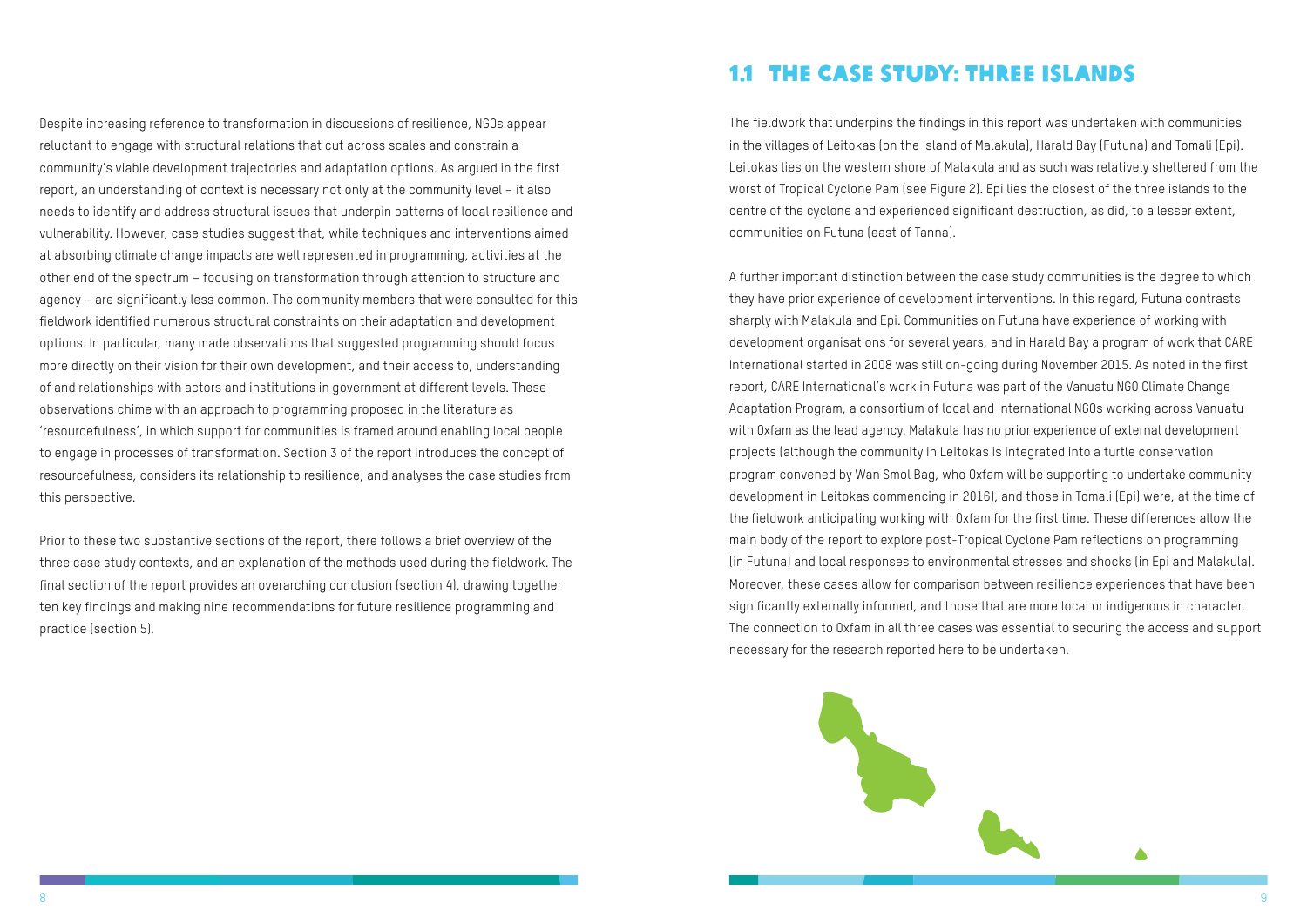<span id="page-8-0"></span>

Figure 2: Track of Tropical Cyclone Pam, approx. 0200hrs 12 March 2015 – 1900hrs 14 March 2015.

There are also important similarities and differences in terms of issues that were identified as significant during the fieldwork interviews and discussions. This context is set out in brief on the following pages, providing background to the analysis in the main body of this report.

#### 1.1.1 Harald Bay, Futuna

Tropical Cyclone Pam and its impacts dominated many discussions in Futuna, with particular attention paid to the role of the Community Disaster and Climate Change Committee (CDCCC). Tropical Cyclone Pam caused significant damage in the community, in the worst cases destroying part or all of people's homes, but also damaging gardens and causing, for many, an acute food shortage that was only relieved when different agencies brought foodstuffs to the island. The CDCCC was crucial in organising people prior to the cyclone, checking that essential activities had been undertaken (such as securing roofs or removing tree branches that could cause damage to property) and bringing support to vulnerable community members, including identifying safe houses in which those with weaker homes could shelter. The CDCCC also provided information in the run up to the cyclone, letting the community know when they could expect the winds to arrive and what needed to be done at particular points in time, and undertook assessment activities and distributed tools and supplies in the aftermath. Overall, the CDCCC were seen by many community members to be crucial in raising awareness, providing training and giving support immediately prior to and after the cyclone.

Water access was ranked as the most significant current issue by participants in each of the focus group sessions. Harald Bay lies on a plain that is accessed by a steep walk up from the beach, and situated below the equally steep sides of the mountain that dominates Futuna. Community members perceive that there is enough water, but a combination of leakages and small storage tanks contribute to persistent shortages and low pressure. This in turn is preventing the community (including the school) from installing flush toilets, with associated effects on hygiene. Those judged to be most vulnerable include children and disabled people. Water access problems are also increasing the workload for those with home gardens, who would benefit from a secure supply for seedlings and vegetables. Community members also identified the failure of their crops as a problem, particularly during the current (El Nino) dry period and with the emergence of new pests following Tropical Cyclone Pam. While some pointed out that their diet had improved after the cyclone, with vegetable planting encouraged by NGOs (who supplied seeds) and supplemented by access to rice and local fish, many expressed concern over whether they would be able to continue to access food if regular rainfall does not return. **Emergance of new pests has contributed to crop failure. Photo: Arlene Bax/CARE**

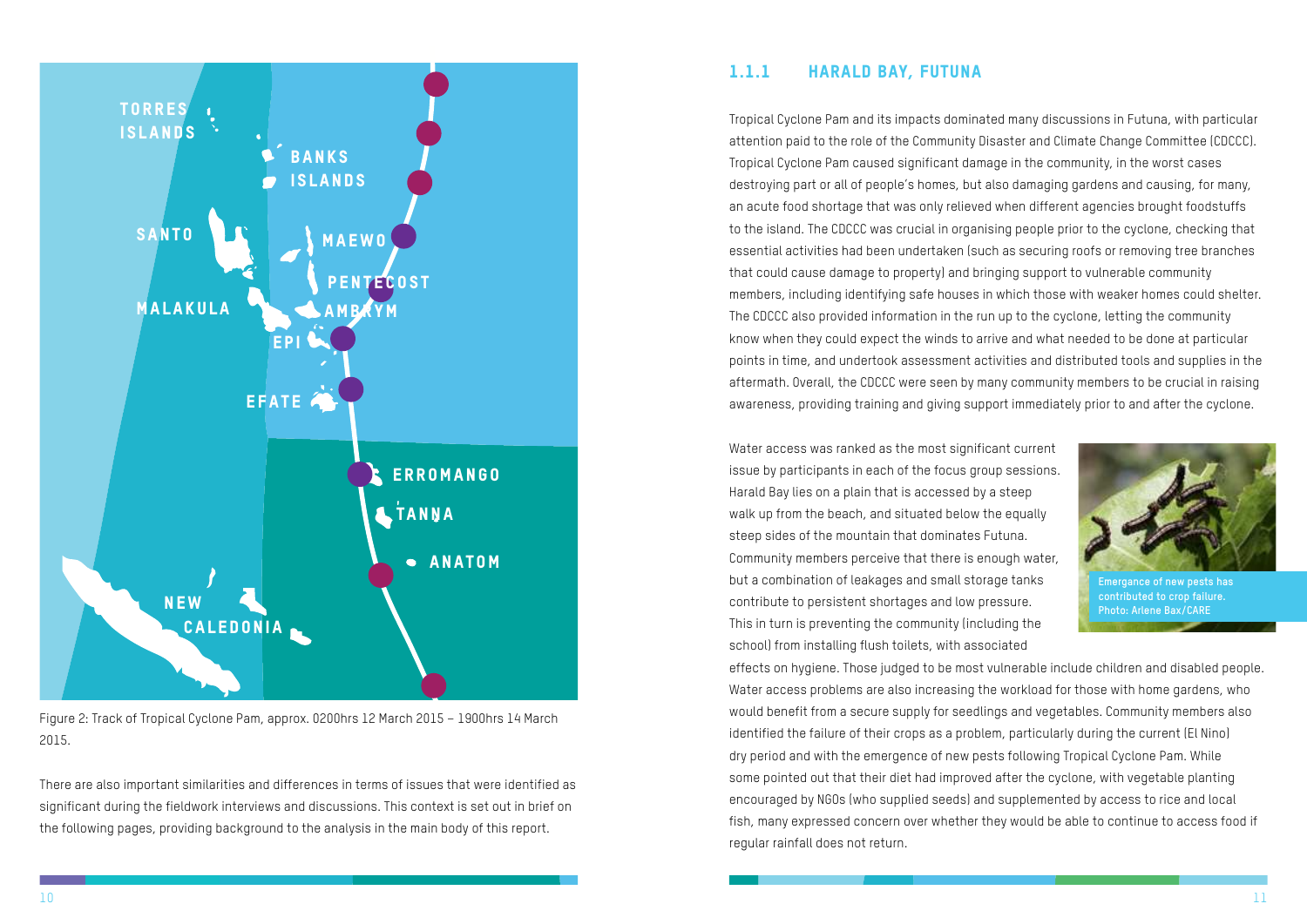

#### <span id="page-9-0"></span>1.1.2 Leitokas, Malakula

While the impacts of Tropical Cyclone Pam were less severe in Leitokas than on Futuna and Epi, the population still experienced significant disruption and hardship, with community members expressing shock at how quickly the cyclone arrived. In the absence of a community disaster committee, individuals heard about the coming cyclone in different ways, with some being taken completely by surprise. Following Tropical Cyclone Pam, damage to homes and access to gardens (which they had become cut-off from by a flooded river) were particular issues. However, for many community members, the current El Nino induced drought has come to be a much more significant and lasting challenge, with long standing water access issues further aggravated by a significant reduction in river flow. The community rations water access for each household, but the drought is killing cattle (a significant household asset) and dramatically reducing yields of subsistence and cash crops (coconut, peanut and cocoa). Decreasing food availability has led to many reports of stealing, and is undermining traditional food sharing practices.

Leitokas, which approximately translates as "mosquito place", lies in an area of flat land on the coast, surrounded by hills that are covered in bamboo forest. In a reflection of the challenges to water access, focus group members described water as "the road to everything". Their vision for water access includes toilets and bathrooms, improved household cleanliness and hygiene, reduced drudgery due to the long distances that they need to travel with water carriers, and being able to build bungalows to house paying guests. However, access to hospital and healthcare also ranked highly in community concerns, in

particular due to the lack of local healthcare and the high cost of boat transport and overnight stays (Leitokas is highly isolated and walking routes to the community are extremely challenging). Vulnerability varies, with the elderly and female headed households experiencing particular challenges in food and water access, while those with larger or more accessible landholdings on the whole remain able to secure food and cash income. Interviews also revealed that violence against women is common and largely unchallenged in the community.

**Vulnerability varies, with the elderly and female headed households experiencing particular challenges in food and water access, while those with larger or more accessible landholdings on the whole remain able to secure food and cash income.**

#### 1.1.3 Tomali, Epi

Tropical Cyclone Pam had a huge effect on the community of Tomali, with both wind and waves causing serious damage to houses, crops and livestock in this coastal village. At least one person died while people evacuated their homes during the cyclone, and establishing whether community members were injured was hampered by fallen trees and debris blocking access to houses. Water access became a major challenge following the cyclone, as did food ("children were hungry"), not least due to damage to gardens and the destruction of fences, without which cattle were able to access cultivated plots and eat the remaining crops and young plants. Selling kava usually provides a significant income for the community, but many kava plantations were destroyed. Many individuals were unprepared for the cyclone; those who had heard via radio or mobile phone did not believe that the cyclone would hit and, as a consequence, failed to prepare. In the aftermath, focus groups described being overwhelmed by the number of challenges and being unable to prioritise reconstruction activities (e.g., repairs to houses, kitchens, garden crops, livestock fences and access roads).

Significant support was received from both governmental and non-governmental organisations following the cyclone, but access to cash has been a important barrier to reconstruction, and many homes remain only partially repaired. These income generation problems have been exacerbated by the current El Nino drought, which has undermined peanut and copra production, as well as kava. However, it is water access that is the dominant issue in the village, rooted in a longstanding dispute with a neighbouring village who have cut-off the Tomali water supply. While the community has access to hand pumps, these need repair, cause injury to users and are located at a significant distance from the village. The resulting drudgery is a significant constraint on community activities, and households lack access to adequate hygiene.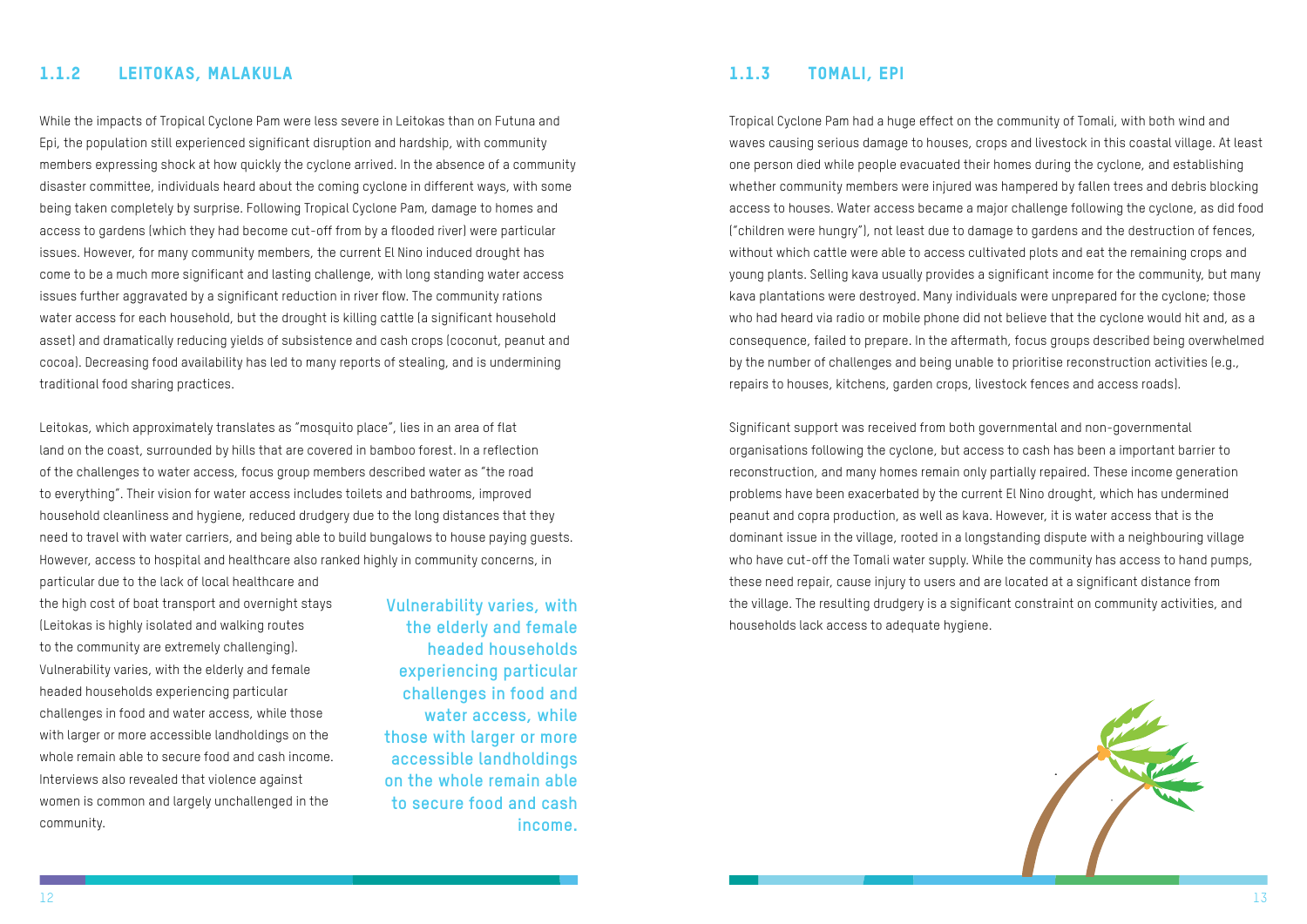#### <span id="page-10-0"></span>1.2 Methods

Focus group discussions (FGDs) and semi-structured interviews (SSIs) were relied on to gather data in communities, with questions structured to explore the main research themes (the ways that programming supported community resilience; the nature of existing community resilience and how this can be further supported). Focus group discussions were relied on to provide a sense of the shared understanding among participants; while this approach necessarily offers insights that are relatively broad (rather than deep), it also provides a setting in which the issues raised can be discussed between participants and responses debated. In contrast, semi-structured interviews were employed to develop a deeper understanding of individual perceptions and experiences.

In both cases, a guide was produced setting out the methodological approach and listing questions that were intended to open discussions around the key themes. These guides were discussed by the project team during a workshop in Efate, prior to commencing fieldwork, in order to supplement the questions with insights from local practitioners, generate a shared understanding of the methods and their aims, and to produce a Bislama translation of the guides. In addition, the team discussed an alternative approach – life story interviewing – in which the goal is to encourage the subject to tell "the story of his or her life," in his or her own words, prompting only when necessary. Atkinson (1998: 41) suggests that "the less structure a life story interview has, the more effective it will be in achieving the goal of getting the person's own story in the way, form, and style that the individual wants to tell it in". This approach was introduced to supplement the individual SSI guides, with a view to encouraging researchers to pursue a less structured discussion (relying on the question guide as a series of openings for further conversation) and securing more detailed case histories of resilience experiences.

Table 1 provides details of the numbers of interviews and group discussions in each location. For both KIIs and FGDs, men, women and (when available) youth were interviewed separately, and sessions were held in places where participants felt comfortable and were afforded a degree of privacy – in particular, being away from the hearing of others – to support uninhibited discussion. On each island, SSI participants were identified who had fared well and less well during and after Tropical Cyclone Pam and/or the on-going El Nino, in order to explore differing experiences of resilience. An additional FGD (male) was added in Malakula to follow up on specific questions related to the emerging significance of 'resourcefulness'.

These additional questions were subsequently integrated into the FGDs or SSIs on Futuna and Epi where appropriate. The fieldwork on Epi was carried out by the Ni-Vanuatu research team, led by those team members who had previously worked with report author on the other two islands.

Some challenges were faced during the data gathering. In Futuna, there was a long process of negotiation to secure access to KII subjects, working with our local contact to establish positive and negative stories of resilience in the community. It appeared that there was reluctance to identify community members who had coped and/or recovered badly during Tropical Cyclone Pam and its aftermath, perhaps reflecting an underlying desire on the part of a leading community member to present a positive picture of community resilience. Generally, there was a mixed response to both FGDs and KIIs, with some groups and individuals willing to talk expansively, and some displaying considerable reluctance. However, despite these challenges, the methods revealed a rich picture of experiences of resilience and vulnerability in each setting.

|                            | Focus group discussions |                |                |                | Key informant interviews |                |                   |                |       |  |  |
|----------------------------|-------------------------|----------------|----------------|----------------|--------------------------|----------------|-------------------|----------------|-------|--|--|
|                            | Male                    | Female         | Youth          |                |                          |                | Male              | Female         | Youth |  |  |
|                            |                         |                | M              | F              |                          |                | M                 | F              |       |  |  |
| Malakula (Leitokas)        | 3                       | $\overline{c}$ |                | 1              | 4                        | 4              |                   | ⊥              | 16    |  |  |
| <b>Futuna (Harald Bay)</b> | $\overline{c}$          | $\overline{c}$ | -              | 1              | 4                        | $4*$           | -                 | $\overline{c}$ | 15    |  |  |
| Epi (Tomali)               | 2                       | $\overline{c}$ |                | -              |                          | $\overline{c}$ | $\qquad \qquad -$ |                | 9     |  |  |
| Total                      | 7                       | 6              | 2              | $\overline{c}$ | 9                        | 10             | 0                 | 4              | 40    |  |  |
|                            |                         |                |                |                |                          |                |                   |                |       |  |  |
| Total (Male)               | 7                       |                | $\overline{c}$ |                | 9                        |                | 0                 |                | 18    |  |  |
| <b>Total (Female)</b>      |                         | 6              |                | $\overline{c}$ |                          | 10             |                   | 4              | 22    |  |  |
| Total (FGD/KII)            | 23<br>17                |                |                | 40             |                          |                |                   |                |       |  |  |

Table 1: distribution of interviews and focus groups by location and gender. \*Futuna Female KIIs – two older women and two younger women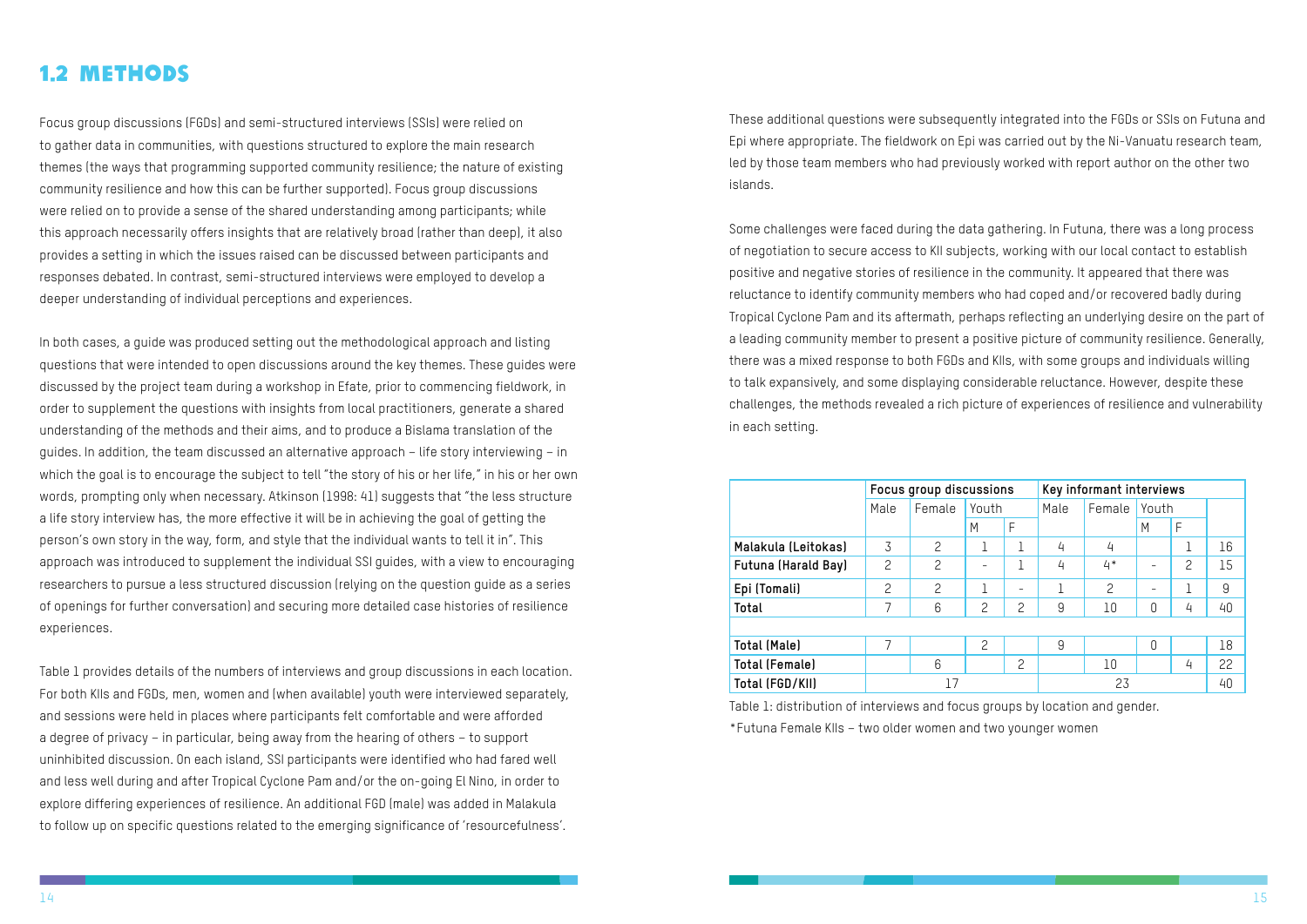### <span id="page-11-0"></span>2 Resilience realities 2.1 Social difference and resilience

This section is concerned with the identifying whether resilience is experienced differently by those individuals and groups that live within a particular community. In the first report (Adaptation and Resilience in Vanuatu, November 2015) attention was drawn to how individual perceptions of risk and vulnerability vary within communities, shaped by differing experiences of livelihood opportunities and threats. Patterns of vulnerability emerge within communities: often risks and vulnerability will be unequally distributed, multifaceted, and with drivers that cut across scales (Dodman and Mitlin, 2011). Furthermore, individuals often differ in their influence and capacity to create changes to the situations in which they find themselves. For example, studies highlight how cultural and power relations shape how local risks are understood, prioritised and managed in adaptation decision making processes (Granderson, 2014, Artur and Hilhorst, 2012; Ayers, 2011; Yates, 2012). Environmental change and social, cultural and economic factors interact to generate "causal clusters" that act (unevenly) on communities and their environments (Fook, 2015).



**Resilience for whom? Women, particularly widows have a different experience of reslience to others of higher standing in the community. Photo: Arlene Bax/Oxfam**

All of this suggests that we need a deep and carefully nuanced understanding of communities. Communities are in fact characterised by unequal access to knowledge, resources and decision making (Yates, 2014). Yet the notion of 'community' can itself be a barrier to understanding this context: 'community' suggests homogeneity and, perhaps, a locality characterised by fair decision making. Instead, local decision making frequently leads to inequitable outcomes. Paradoxically, the real, on-the-ground legitimacy afforded to inequitable decision making institutions can arise from the maintenance of exclusionary social relations (Agrawal, 2005). Simply introducing new participatory decision making rules, via committees or other development-led institutions, overlooks the role played by deep rooted relationships. As a result, these interventions may, in fact, create new and further opportunities for exclusion or marginalisation of vulnerable groups.

Delving deeper means not only recognizing the unequal outcomes of different institutional decision making processes (such as in the home, or in village meetings), but also the "nested political and social processes that give rise to the production and reproduction" of these institutions (Cote and Nightingale, 2012: 481).

#### **Development actors must keep in mind that the outcomes of interventions are socially differentiated, and generated through the interaction of power, cultural values and institutions – often in ways that are not readily observable or immediately understandable.**

Gendered outcomes of male-dominated village meetings, for example, are the result of cultural and social relations of power and influence between men and women, played out (i) over time, (ii) in village meetings, (iii) through village meeting decisions, and (iv) outside of the arena of the village meeting. The interaction between men and women, men and men, and women and women at different times and in these different settings ultimately combine to create unequal outcomes. This, then, is the context that efforts to address inequality must address.

This understanding of the production and reproduction of risk and vulnerability leads to questions about the nature and distribution of resilience in communities (Cote and Nightingale, 2012). How do social differences map onto resilience differences? Does the resilience of some come at the expense of vulnerability for others?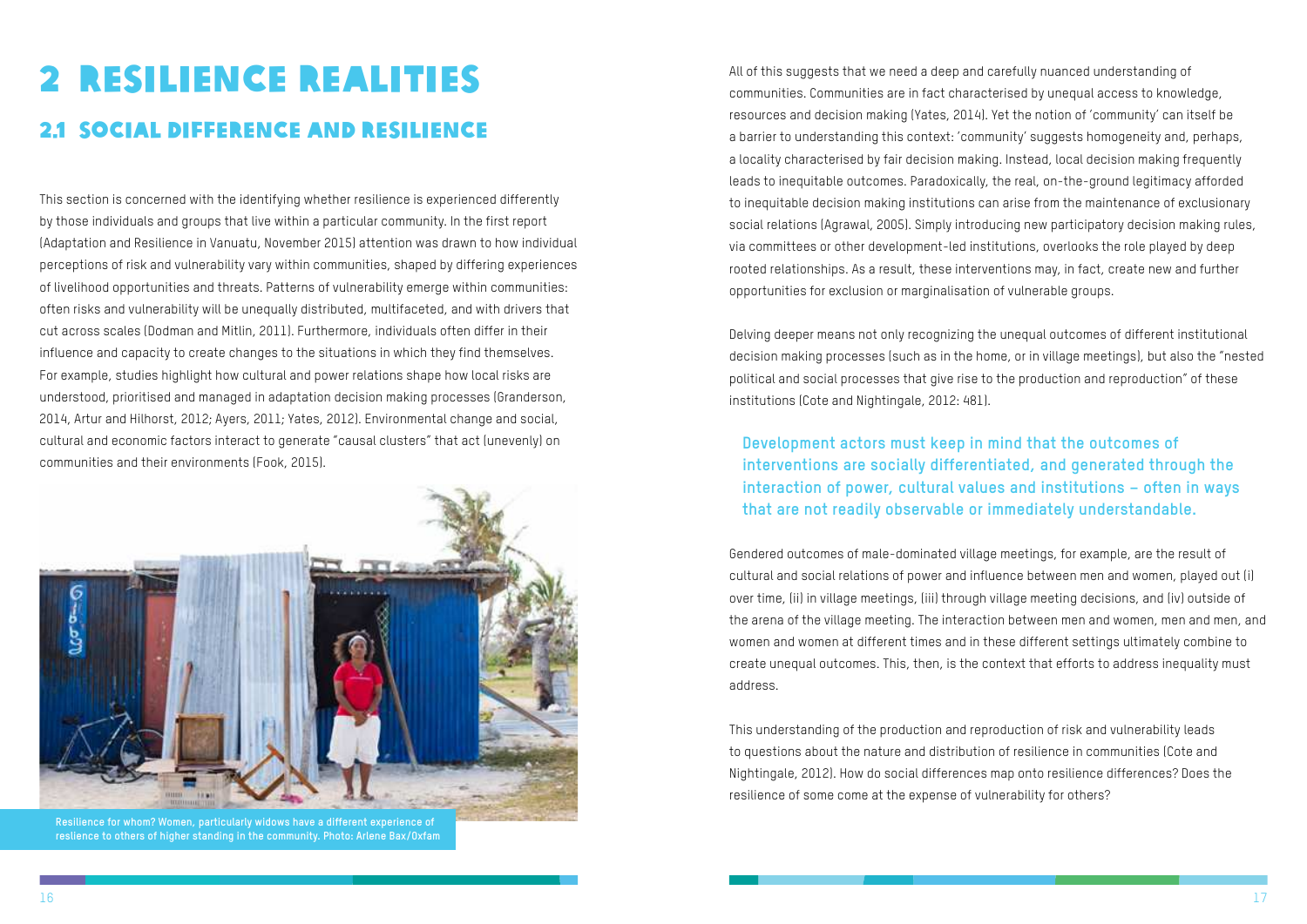#### <span id="page-12-0"></span>2.1.1 Socially differentiated resilience

In Futuna, the headmaster of the school holds a respected position in the community, backed by a salaried role, his education and his experiences of living on and outside the island. His social standing was reflected – and consolidated – in the run up to and aftermath of Tropical Cyclone Pam (TCP). As headmaster, he received notification of TCP from the Department of Education well in advance of landfall, which he disseminated to parents via the students. When TCP came closer he received a further update (as did the wider community via the Community Disaster and Climate Change Committee – CDCCC). At this point his priorities were to send the children home and organise the preparation of the classrooms, with the twin aims of providing an emergency shelter and ensuring the protection of the school and its equipment. His relative affluence within the community is reflected in a new (strong) house which he had built, and this was the basis for his preparations for his family. He moved his family, including relations, to his house and told them that they would be safe together. At the same time, he ensured there was food and water in the house, and beds to shelter under if the roof were to be destroyed in the cyclone. Subsequently, he also received older people and widows into his house, as these individuals had been identified by the CDCCC as particularly vulnerable and/or lacking secure shelter ("those with safer houses feel a sense of responsibility to look after those who are more vulnerable"). As a back-up to the house, he and his brothers and nephews also prepared a cave near to the house, which his grandfather had told him would be safe during a cyclone.

The headmaster's resilience reflects and relies on his standing in the community. His access to information and resources flowed from his role as a government employee and enabled

him to prepare, while his major asset – a newly built house, securely constructed using quality materials (brick and strong timbers) – provided him with protection and enabled him to support others. In the aftermath of TCP he was able to protect himself and his family through his ability to buy food during the period of scarcity. His situation and standing were further improved following the influx of resources into the community (for example, he experienced an increase in visitors from NGOs paying to stay at his house; while the school was able to access new books and children's and teacher's kits from Unicef, provided "for the first time ever"). His positive attitude – "there are good things coming in [following TCP]; it is a blessing for the island" – reflects his ability to cope with challenges and thrive during recovery and, as such, illustrates his resilience.

#### **"there are good things coming in [following TCP]; it is a blessing for the island"-School Headmaster**

A spectrum of experiences were documented during the fieldwork. Some contrasted sharply with that of the headmaster. For example, a widow with eight children heard about the cyclone from a neighbour's radio. She only found out at the last minute, and does not live in a strong house, so took bedding, food, water and firewood into a cave that belongs to her family. She prepared the cave on her own. After TCP passed by, she returned to her house but the kitchen had been badly damaged. While she was able to raise some income by catering for development agency staff who came to assist after the cyclone, she "faced a lot of hardships". At the time of interviewing, she was still trying to rebuild her house: "there is no support in our community for widows… my children can no longer go to school because all the money that I manage to get [from basket weaving] is for food and soap. All the fruit trees are down and we have to walk to get water. My family is struggling." In another case, a man who occasionally works for the construction company on the island found out about TCP from family members who contacted him by mobile phone. He and his family sheltered in the church, but have struggled since then. There are no projects for him to work on with Island Construction, so he supports his wife's weaving. However, there is little they can do until the pandanus grow back following the cyclone. Similarly, he cannot re-thatch his damaged house until suitable thatching plants grow back. His family received seeds after TCP to help replant his garden (his crops had been damaged or destroyed), but these have failed to germinate. The island cabbage he replanted and his taro plants have been destroyed by pests. These pests represent a new problem, and one that has not been resolved by using the pest control techniques that they are aware of. **"there is no support in our community for widows… my children can no longer go to school because all the money that I manage to get [from basket weaving] is for food and soap. All the fruit trees are down and we have to walk to get water. My family is struggling." -Female interviewee**

Similar contrasts were found on Malakula and Epi in relation to water shortages and the current El Nino. As one male interviewee observed, "some are better off than others". In Leitokas, Malakula, for example, one community leader has access to many ancestral lands, a large extended family and many business interests. This provides him

#### **"some are better off than others" -Male interviewee**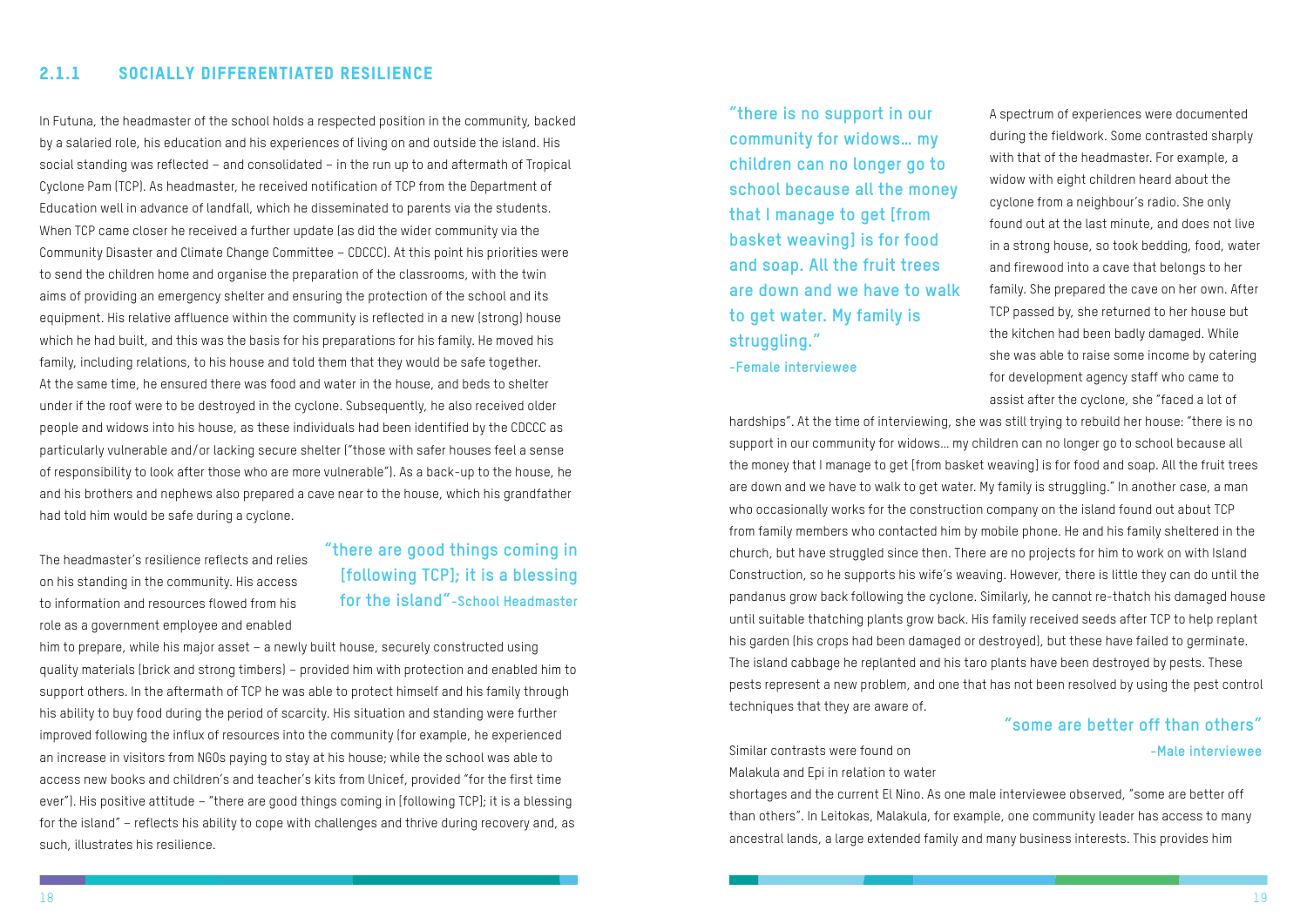<span id="page-13-0"></span>with relative wealth and influence, and the ability to continue to produce sufficient food even during times of water stress. Another community leader, this time in Epi, has a house of sufficient size and strength to shelter 22 people during the cyclone. His kitchen was destroyed, but has subsequently been rebuilt. Others have very different experiences. A 65 year old female community member in Epi lost her house during the cyclone, and is now planning to relocate back to the island she grew up in (Tongoa) where her family have a brick house and she feels she may be safer in future. A female community member in Malakula, with an abusive husband who frequently abandons the family for days or weeks at a time, is particularly struggling as they have a 4km walk for water. When her husband is absent she is unable to access water as it is too far for her to walk with the containers. At the same time, the family's income is under threat as the dry weather is destroying coconuts and cocoa beans before they can be harvested. Another, younger, women in Malakula recognises that she needs water containers, a radio for early warning and more gardens to provide food even when some fail. However, she lacks the resources to acquire these assets, and is now struggling as the El Nino-induced food stress has led to some within the community stealing from her garden, further reducing her access to food. Thus, in both Malakula and Epi, the different wealth and social standing maps onto very different outcomes following the cyclone. While the community leader in Malakula retains access to sufficient food and regular income, for each of the women interviewed above, increased environmental stress is exposing underlying vulnerability, indicating lower resilience.



#### 2.1.2 Resilience, institutions and relations of power

The interplay between institutions and social and cultural relations of power was also evident in the case studies. Violence against women and ostracism of incomer women are examples of significant expressions of inequality that are embedded in social relations, largely hidden from view in the 'private sphere' of the home. These themes emerged in the first report in this series, and were further exposed during this study. Women in Malakula in particular reported domestic violence (in two out of four interviews) and exclusion or marginalisation of incomer women (one interviewee reporting exclusion, another expressing the need to exclude). It was made clear to the research team that violence is endemic. One female interviewee talked about the violence she had suffered and explained that it is simply not discussed in the community – she had never even told her elder sister who lives with her. As Cote and Nightingale (2012) identify, social relations can be a limit to adaptation (and thus resilience). This is the case here, where the influence and decision making power of abused or incomer women is radically undermined by deep rooted norms of violence and exclusion. However, the picture is a complicated one. For example, a woman community leader blames incomer women for undermining institutions that in the past enabled sharing between community members ("they are bringing their way of living and … changing the generous system"). In saying this, she further undermines the position of incomer women, while cementing her own standing and authority within the community ("my husband and I [will] gather the community together to talk about [this problem]… We must all work together"). Here we see an example of Agrawal's (2005) paradox noted above, in which unequal social relations work to secure the legitimacy of (and thus perpetuate) unequal institutions. In the process, the community leader secures the power and respect that define her resilience, at the expense of that of incomer women.

Participatory development actions inevitably work through institutions – either existing, such as women's groups or village committees – or new – such as Community Disaster and Climate Change Committees (CDCCCs). It is imperative that these approaches simultaneously analyse and address the composition of those institutions, and the underlying social and cultural relations and norms that (for example) supress and marginalise women. The overarching point here is that resilience is 'situated', deeply embedded in the local context (Cote and Nightingale, 2012). The aims of resilience in development practice cannot be reduced to the identification of or support for externally defined characteristics (such as flexibility or diversity), nor can the design of institutions or resource-use rules alone explain or predict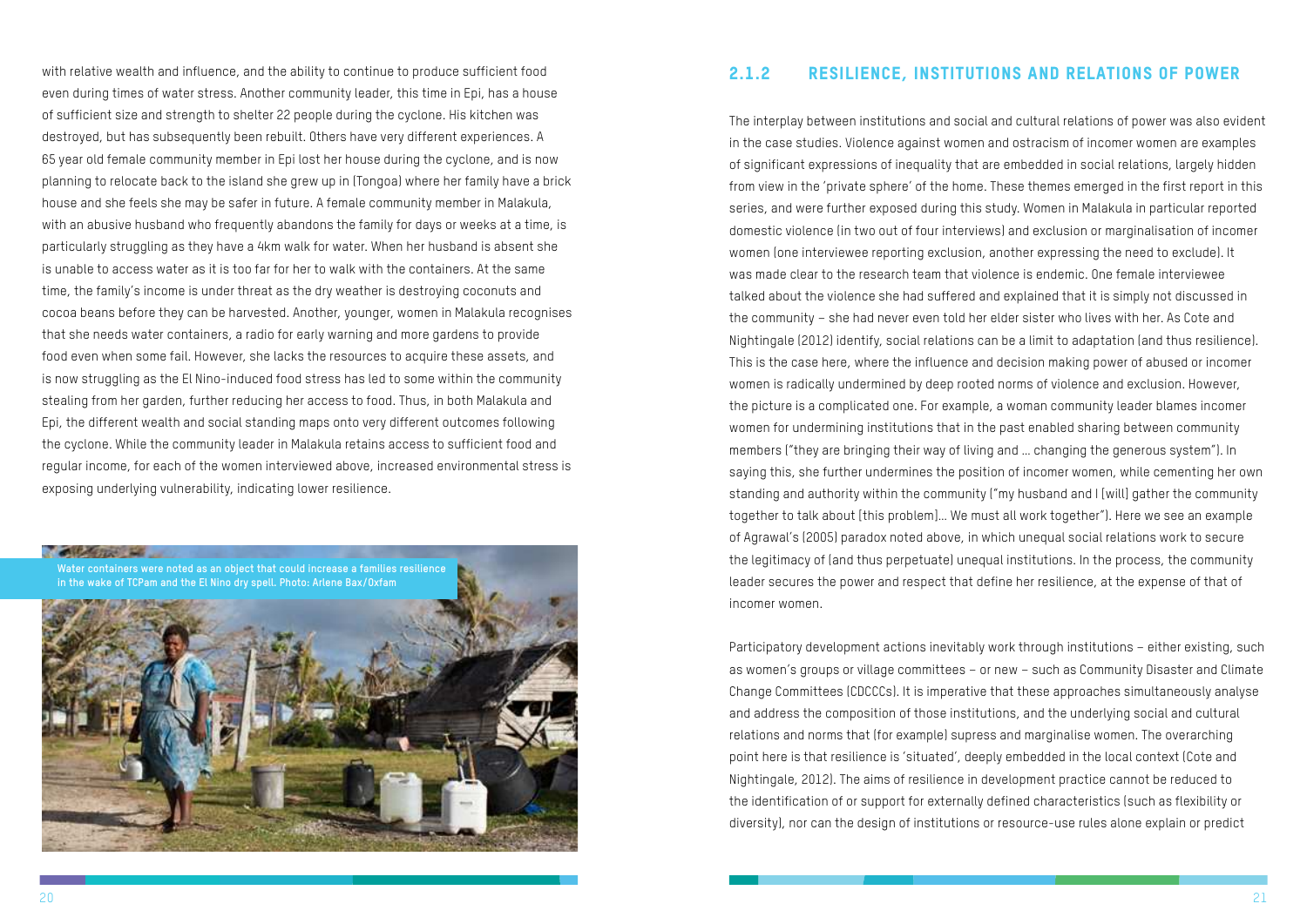<span id="page-14-0"></span>the outcomes of participatory development endeavours at resilience building. With the power that development practice confers to intervene, comes the responsibility to understand the 'social life' that those interventions are delivered into and will take on in the future. The relationship between resilience, institutions and social difference is central to this understanding.



#### 2.2 Identifying patterns of local resilience

This section examines contrasting evidence from the case studies, identifying examples of resilience (both desirable and undesirable) that can be found in collective actions and individual practices in communities. While highlighting the inherent strengths of the communities involved in this study, this section also asks: how can projects distinguish between and appropriately address the sources of desirable and undesirable community activities and norms? As Buggy and McNamara (2015) suggest in relation to Vanuatu, the socio-political context needs to be understood not only to help ensure projects do not exacerbate existing inequalities, but also to prevent projects from weakening existing resilience and adaptive capacity.

Case study evidence from the community of Leitokas, Malakula, offers several examples of resilience strengths and limitations in different forms. All respondents reported access to water as the main challenged faced in Leitokas. The current water supply system was established in 1993, drawing water down to the bay from a source in the hills via a system of pipes attached to a main water tank. The system was funded thanks to money provided by the president of the provincial government, who at that time was related to community members. The opportunity of one of his visits was taken to petition him for a water supply system, which was ultimately built by the government's Rural Water Supply (RWS) officers five years later. However, this system required on-going maintenance, which despite repeated efforts by the community has not been provided by RWS. Over time community numbers have also expanded, increasing demand on an already stressed system. The result is that pressure is now very low due to leakage and the high number of junctions in the supply, and each dry season the available quantity of water reduces dramatically. Community member expressed frustration as they lack the skills to make effective repairs, and believe that RWS should be responsible and held to account. The current El Nino has brought this problem into even sharper focus, with water in the river around which the community is situated – and depends for access to additional water – having reduced in flow to a minor stream.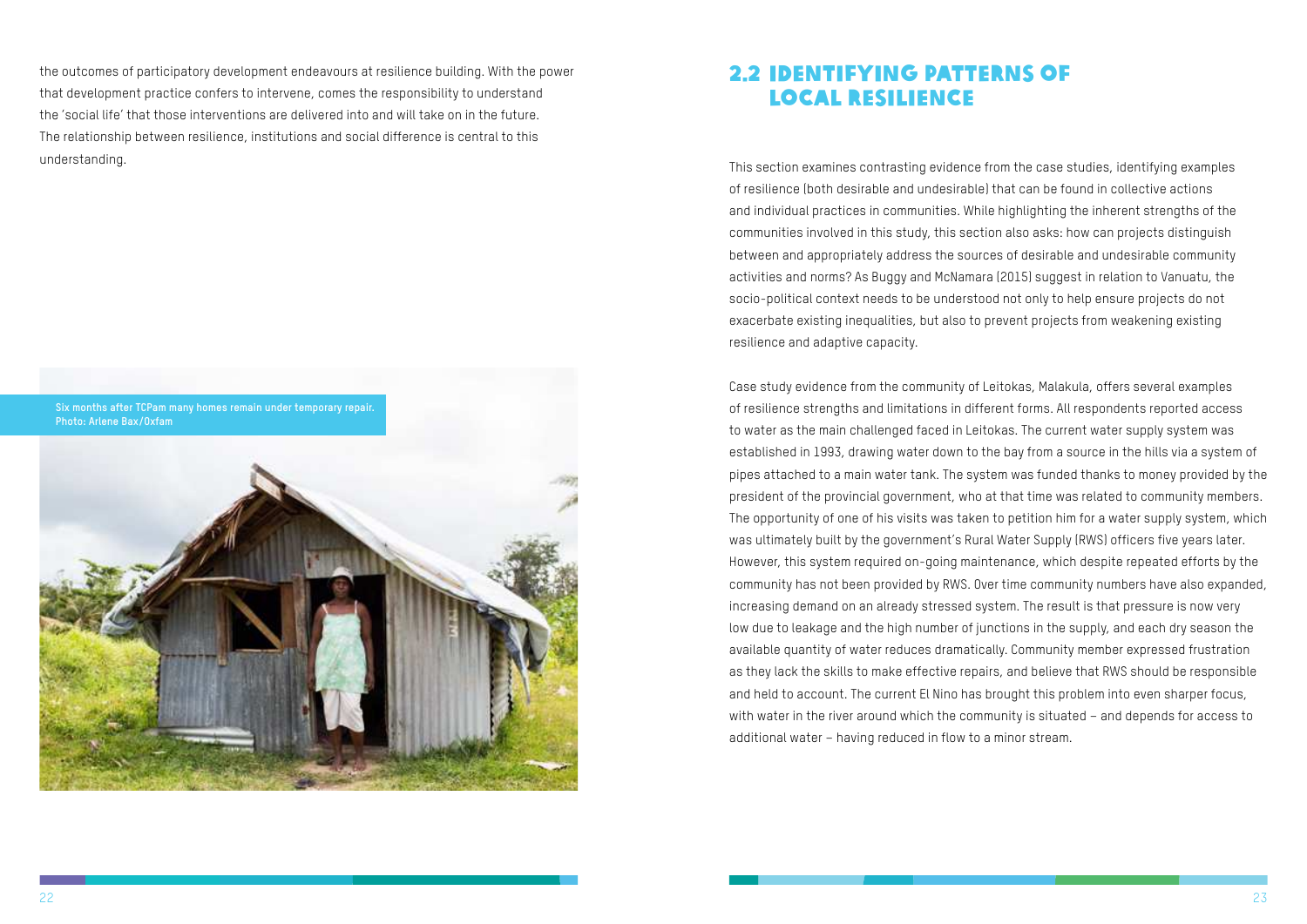#### <span id="page-15-0"></span>2.2.1 Resilience characteristics

The community response to these challenges displays many attributes that are associated with resilience. Monitoring of water levels and availability has led the community water committee to ration access to a limit of two buckets per household per day, a limit that appears to be enforced and observed across the community, despite the difficulties that it generates for households ("Once you have had your share of that amount for the day, you are not allowed to get more.") Efforts to maintain the existing system centre on a levy (200Vt per household per month), supplemented by fundraising efforts such as events where food is prepared and sold, in order to fund on-going repairs. Community members have invested in water containers for their households, which they fill by walking to distant water sources. Individual households have shifted their gardens to damper or shadier areas (near to stream banks, for example) to compensate for the lack of water for both domestic and food production uses. The chairman of the water committee reports that he has the responsibility to ensure water reaches all, and when the supply runs dry he organises well-digging to provide additional access to water. There have also been experiments with alternative solutions: an underground well with a spiral pipe system to draw water (which worked for a month); accessing a digger, which was being used nearby, to provide two new wells (one rapidly dried, while the other became contaminated with mud); and, using bamboo canes to pipe alternative water supply sites closer to the village (but still leaving the water access point at a considerable distance).

These actions demonstrate self-organized community-based monitoring of natural resources, an acceptance of changing environmental conditions, institutional flexibility and responsiveness to emerging challenges, collective action, and a willingness to undertake experiments. In the setting up of the system the community capitalised on their (limited) cross-scale relationships, drawing on their links to the provincial government. As such, the community has displayed key resilience characteristics that have been identified within the society, ecology and social-ecological systems literatures (Bahadur et al. 2013; Ensor et al. 2016), enabling the community to actively respond to the on-going and changing nature of their water availability and access problems.

Underpinning these responses is further evidence of resilience: a complex pattern of diverse livelihood and household practices in Leitokas. The community itself is split between three (or more) locations in order to capitalise on the opportunities available in this remote region

of Malakula: in the village of Les BonBon, where there is a school and access to the river; near to their gardens and plantations; and in Leitokas, at the coast, to give access to the sea and associated income generating opportunities. As explained by one respondent: "Most of the community have houses up there [at Les BonBon] and near the gardens. But they need to be down here to do business – everything that is sold from their gardens, or comes in from Vila, goes via this community. We have to keep a presence here in order to protect our control over the business area." In Les BonBon, which is almost a day's walk from Leitokas, the community has access to a reliable gravity fed water system. Crucially, when asked about the current El Nino, extreme events and climate change, the respondent replied:

#### **"That's why we have several homes – so that we can cope with the changing weather, and move when we need to."**

Another respondent described the local community members as "nomads": because the land that they work on covers such a wide area, a family will frequently have more than 2 houses in the bush. A 37 year old male interviewee described how flexibility and diversity were essential livelihood strategies. In the recent drought his usual water access points had disappeared and an entire day could be spent searching for water. In response, he has stopped keeping cattle, which are highly dependent on water, despite the good potential for cash income. He now relies on copra, cocoa and peanuts for income. He has moved his gardens closer to the river, and, having learnt over time which of his other garden plots may dry out, has left these unplanted. He keeps a second house near the peanut gardens, which he moves into to allow him to bring in the harvest, as these wetter areas are some distance from his home village of Leitokas. He has also planted drought tolerant crops this year – wild yams, taro and navia (a particular drought resistant taro variety) to protect himself against the failure of his cash crops, and has worked hard to plant a rotation of three crop in previous years when the conditions were good. In all these strategies, he is relying on knowledge passed down from his ancestors, and on what he has learnt from his own experiences.

The value of cross-scale relationships, identified above, is also seen in the way the community has been able to connect into the emergence of national and international discourses and policies for sustainability and energy independence (for example, see the Government of Vanuatu's National Energy Roadmap 2013-2020). These developments have given rise to a commitment by Unelco, the energy supply company for Efate, Norsup (Malakula) and Lenakel (Tanna), to progressively increase copra oil use in electricity production (from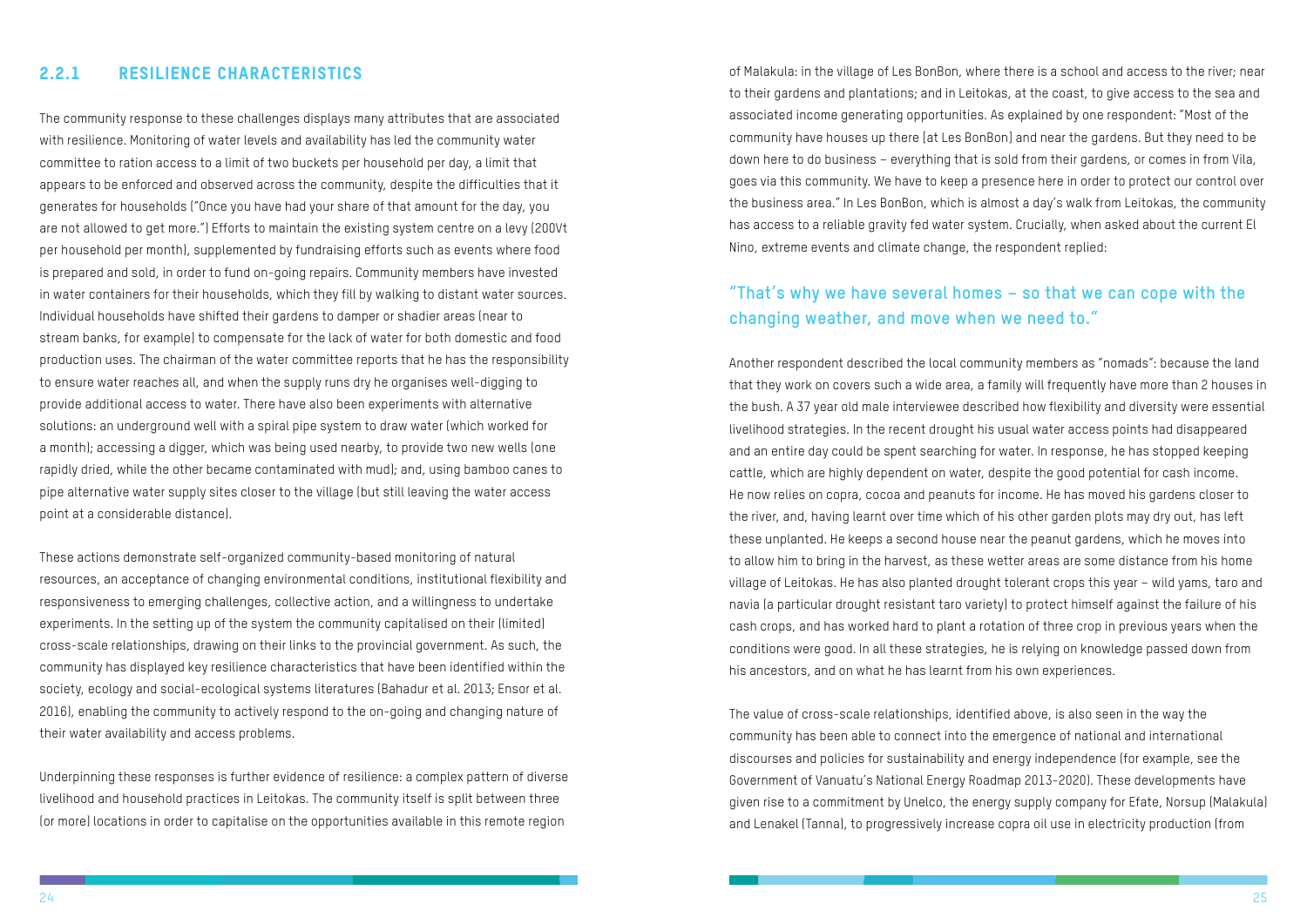<span id="page-16-0"></span>current levels at around 20% in Efate, to 28% by 2020)<sup>1</sup>. Through financial support provided by the local MP, three Leitokas individuals have started a co-operative to collect copra from community members' small plots and sell into the power plant on Efate. A regular contract provides security to the community members and an outlet for local copra production that is insulated from the challenges of volatility in global markets (identified as a prominent issue on other islands in the first report in this series). An appreciation of other geographical scales was also expressed in several interviewee's concerns about how logging on the island – at the landscape scale – could be influencing water availability in the Leitokas community, while concerns expressed for the future viability of the community and the need to hand down natural resources to the next generation shows thinking that links the short and long term consequences of actions.

1 'Unelco/Cofely - driving the Vanuatu energy transition' (2014) www.pecc.org/resources/minerals-aenergy/2161-driving-the-vanuatu-energy-transition/file&usg=AFQjCNGLWrYo0DjW\_aYDnTrEj8wUKmTTaw

**Communities have planted more drought resistant crops such as wild yams, taro and navia. Photo: Arlene Bax/CARE**



#### 2.2.2 Limitations to resilience

All of this evidence combines to offer a positive interpretation of a community that has evolved practices, norms and institutions that deliver resilience in a difficult environment. Yet, there are also shortcomings and limitations. Efforts to experiment with and develop alternative water sources have failed, not least due to a lack of access to knowledge and resources. The water committee, while instrumental in the key response to shortages (rationing) is seen by some in the community as ineffective (by women in particular, possibly as those most reliant on water access in the home to discharge responsibilities for cooking and washing). Perhaps in part this also explains why the committee cites collecting the water levy as a central challenge – the committee see this as a failure of the community to commit to supporting the water supply, while some community members see a need for skills that have not, to date, been available, and their levy leading to failed projects. Intriguingly, while there is much evidence of collective action to be found within the tasks that have been undertaken by the community, a common concern expressed in the focus groups of men and women was the limited way in which the community help each other: "we need to strengthen working together – it was strong in the past compared to today".

Perhaps more worryingly, there is also a profoundly negative interpretation of resilience to be drawn from the Leitokas evidence. As noted above, the prevalence of gender based violence is a primary concern. Yet this prevalence itself reflects the degree to which violence against women has been normalised within communities, and as such represents a highly resilient practice that has been sustained across generations, between islands, and in the face on international and national prohibition (e.g. Vanuatu Family Protection Act 2009, which criminalizes family violence, and the work of organizations such as the Vanuatu Women's Centre and Wan Smol Bag whose efforts at awareness raising have significantly raised the profile of women's rights). Equally, stories of survival in the face of abuse shared during the research speak to the extraordinary strength – indeed resilience – of the women. Yet this is an abhorrent situation, not a desirable outcome.

While some interpretations of resilience hold that a lack of equity is an outcome of "failed resilience" (Walsh-Dilley et al. 2016), others point out that resilience is a neutral concept and can equally describe situations which have desirable or undesirable attributes (Bene et al. 2014). This use of resilience as a descriptive term ('women are resilient', 'violence against women is resilient') draws attention once again to an important consideration for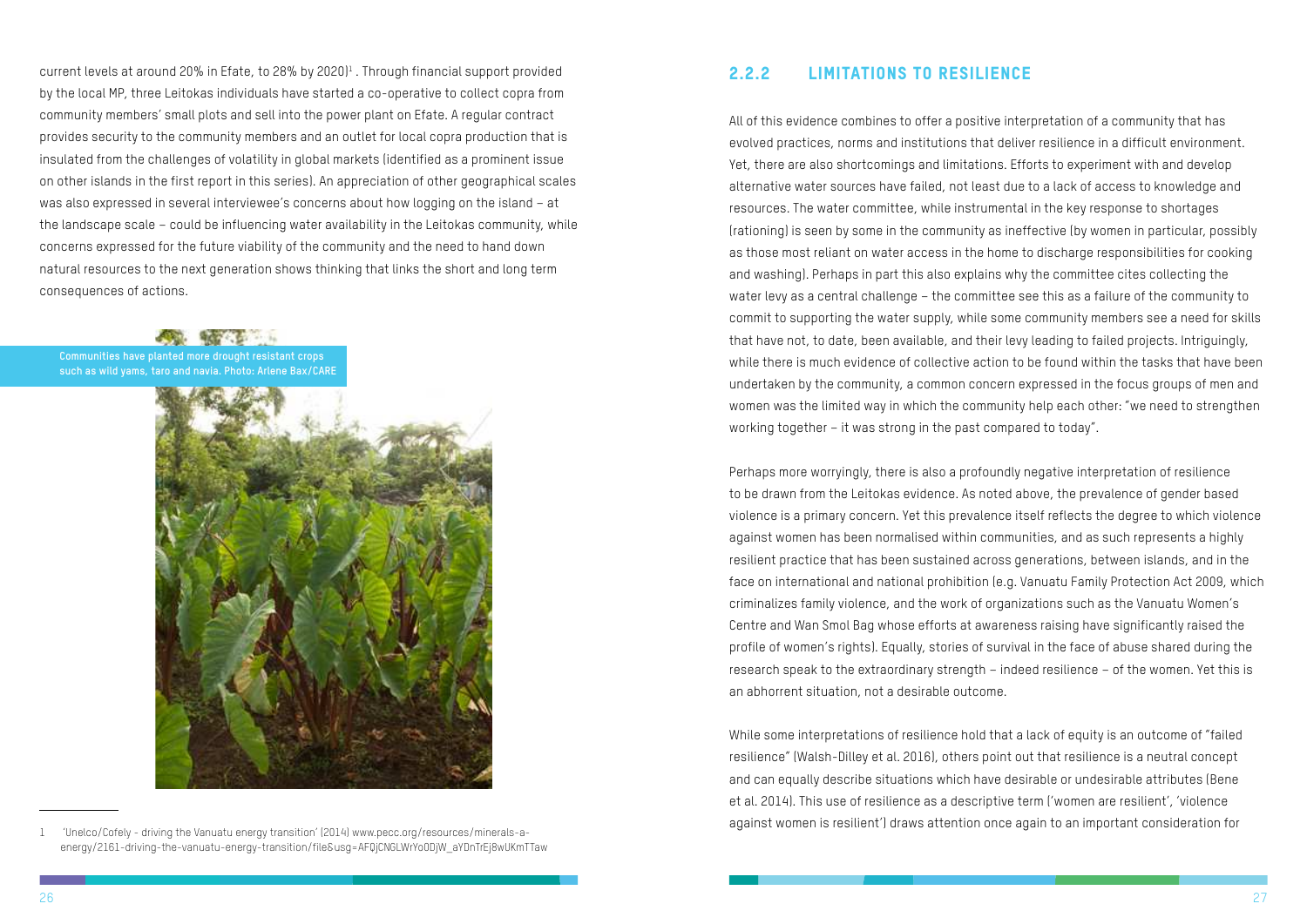

<span id="page-17-0"></span>resilience practitioners. If resilience is to be prescriptive (we want to 'build resilience') we must recognise that whether or not a situation is desirable will depend on who is being asked, elevating 'resilience for whom' to the central question (Lebel et al. 2006). As noted in the previous section, however, complexity arises from the difficulty of disentangling 'for whom' resilience is being promoted in any given participatory development setting. These examples also reinforce the insufficiency of a checklist approach to resilience: the presence of diversity, flexibility, cross-scale relations, collective action and experiments suggest many important attributes are present, which may be built upon to secure the long term sustainability of the community. But on their own they are woefully insufficient to explain the uneven experiences of vulnerability and risk in Leitokas.

The task, then, for development actors is not only to identify positive resilience attributes that can be built upon in interventions. It is also to understand whether these attributes are positive for some and negative (or absent) for others – and whether interventions are likely to reinforce or address this pattern of winners and losers.

#### 2.3 Intervening in local resilience

This section explores examples of where resilience appears to have diminished or been supressed through exposure to new influences and, in particular, following experiences of NGO interventions. While highlighting the significance of NGOs to improving people's lives, analysis suggests that development organisations face a complex challenge. How can projects avoid undermining positive practices and institutions through the provision of new resources or the displacement of decision making power?

In Futuna, as in Malakula, the most significant issue identified by respondents was access to water. CARE International have been working in Futuna since 2008 and initially focused on the water system, providing materials and repairs in interventions that many community members spontaneously and positively referred to during interviews. However, problems remain with water access. Focus group participants reported that there are multiple leaks, from the source to the water tanks, often preventing the tanks – which are themselves too small for an expanded population – from being filled. During drier periods the available water flows to the villages further down the hill, reducing access for those higher up. All of this creates problems for households (in terms of hygiene, cooking and home gardens), and the school (which is looking to upgrade toilets). The men's focus group explained that when the system was first installed (before independence) they sold copra to buy the pipes. Today, they have no active water committee and the number of taps has multiplied after individuals travelled to Port Vila and saw "a different way of living" in which water access was much closer to people's homes.

At one time, there was a water committee which would undertake repairs. Repairs have now become the responsibility of a single individual. The research team were told: "He lives close to the source. Traditional beliefs mean that the only people who can act in this area are those who live there, so it becomes his job." Moreover, "The community does not provide any support to him for the fixing. It's his responsibility." However, when the question of a water committee was raised, it was gradually acknowledged that this might be an advantage. In a lengthy debate between the focus group members, it was concluded: "we could put together a water committee; it would allow us to control water – when to allow water to be used within the community. It's becoming clear to us [through this conversation] that there would be benefit to having a committee." Yet as the conversation progressed, enthusiasm waned: first, "[our] commitments have increased –we have committees for the school, church, aid post. So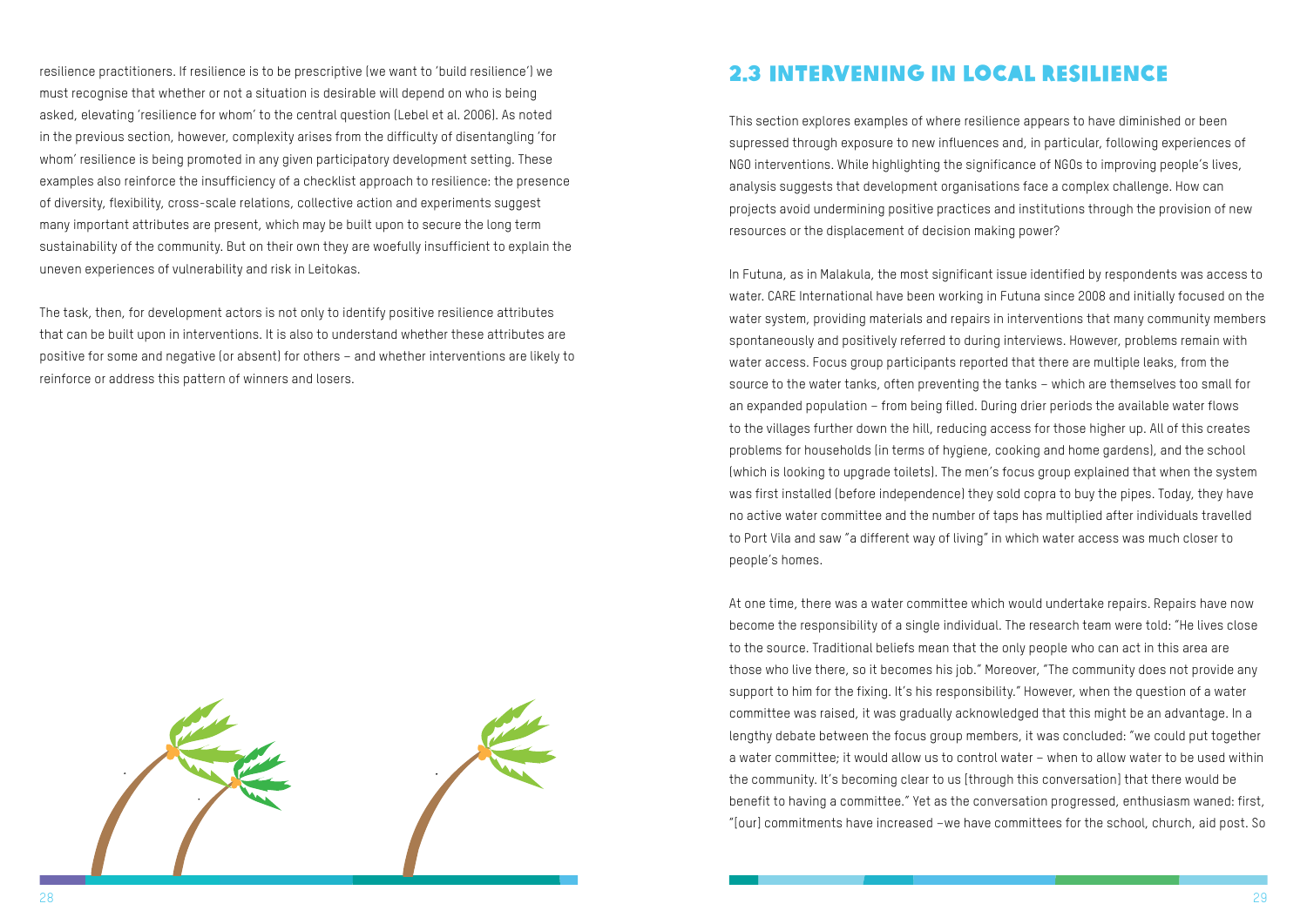<span id="page-18-0"></span>we hadn't thought about the idea of a water committee." Worse, people would have no money to give for repairs as very little income comes from selling fish to Port Vila (the main source of cash income); moreover, traditional beliefs prevent payments being made: when fees are charged, the water runs dry. Finally:

"We would like CARE to fix all the problems, from the source to the tanks. The problem will remain otherwise. CARE should fix it as they've been coming often. CARE should finish all the jobs including water."

In contrast with Malakula, at no point did focus group or individual interviewees refer to Rural Water Supply as the appropriate body to facilitate repairs or training. This failure to organise, take action or imagine potential solutions was in evidence elsewhere in Futuna. For example, in interviews a number of individuals identified the presence of new pests as a problem, but no one reported having discussed potential remedies with neighbours. Only during a focus group discussion, when pressed about how the community could help each other, was the idea of exchanging experiences of successes and failures in efforts to address the problem proposed – as something new, that could be tried.



#### 2.3.1 Valuing self-reliance

The evidence suggests that NGOs – and CARE International in particular – are held in high esteem on Futuna. The development and training of the CDCCC by CARE International was seen as the CARE International's key intervention. As one respondent observed:

**"it [the CDCCC] help us to be better prepared in times of a Cyclone – who should do what …. I remember in the past we were just running around like crazy in the last minute when the cyclone is already here, trying to get things done. And people just walking around outside wanting to see how the wind is blowing and what damage is occurring."**

The large majority of respondents referred to the CDCCC in extremely positive terms, recognising and appreciating the value of organised and informed collective action before, during and after the Cyclone. Credit for this is given to the work of CARE's staff in supporting local self-reliance.

Yet outside of NGO led actions, the community has arrived at a place where their potential for self-organisation, collective action and problem solving is low. The evidence is suggestive of dependence on the main implementing NGO having emerged ("CARE should fix it"). This idea is strengthened by evidence from Epi, where (as in Malakula) there has been limited exposure to development NGOs. Here, initial individual responses to cyclone Pam gave way to collective action when immediate priorities had been addressed, while responses to water stress also show a degree of organisation and initiative. In this case, the community had had its supply cut off by a nearby village. The community responded by making several requests to the government, resulting in the provision of hand pumps by the Department of Geology, Mines and Rural Water Supplies. In focus group discussions, community members concluded "all we want is to get support – funding or a generator" to enable better water extraction; the community would provide labour, transport, access to land where there is a reliable water source, and arrange a maintenance fee to enable on-going management. This contrast with Futuna should not, however, be overstated. First, the absence of similar data prior to NGOs starting to work in Futuna means that it is not possible to track a change in attitudes over time. Second, while the comparison with Malakula is sharply defined by their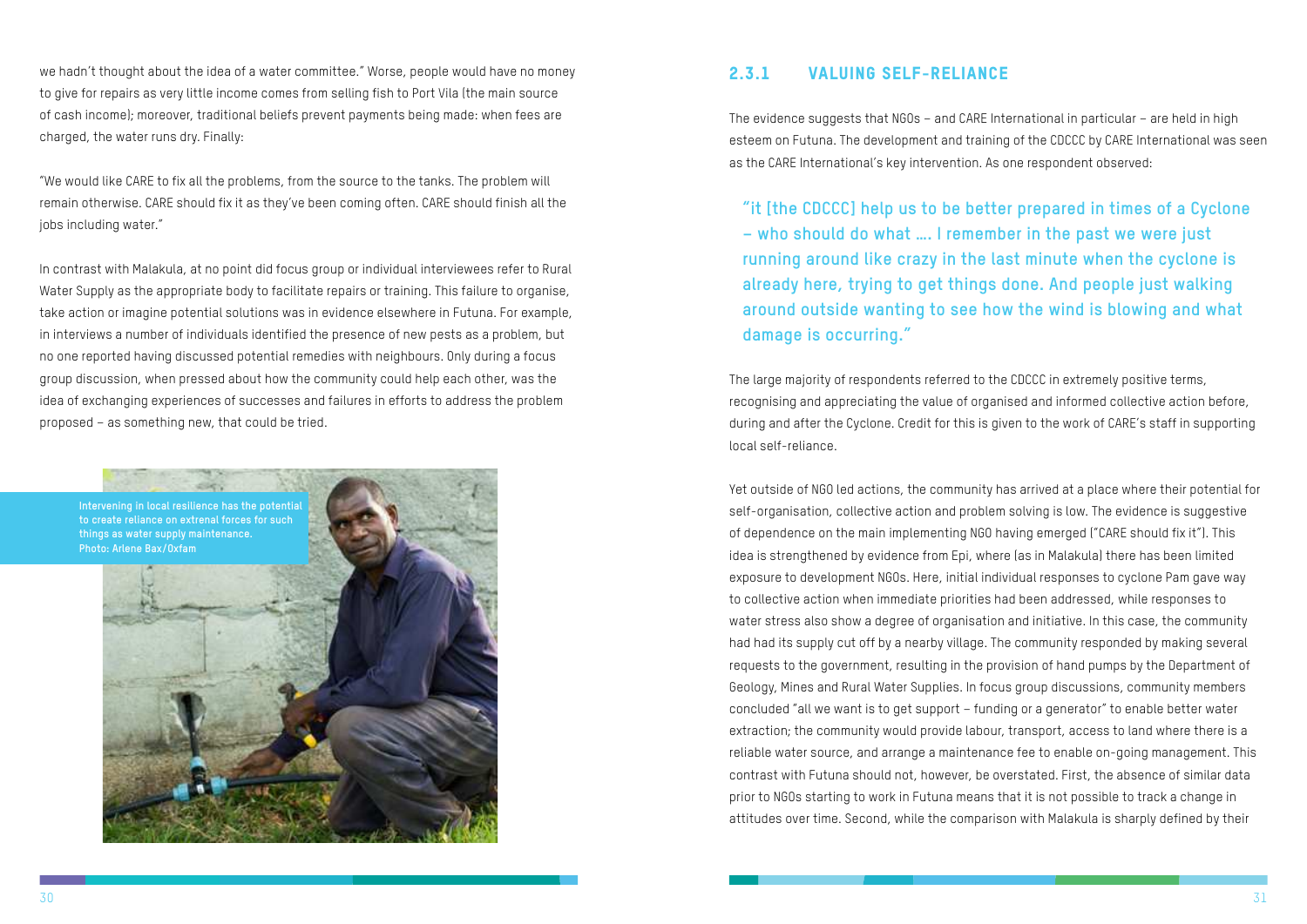contrasting responses to water scarcity, many in Malakula also suggest that (in common with respondents in Futuna) there is a tendency to individualism and a lack of collective action, narrowing the gap between the two communities.

Resilience thinking brings with it a deeply problematic assumption that it is inherently desirable for communities to be self-reliant. In some interpretations, this justifies the retreat of the state and the devolution of responsibility to those least able to deliver (Mackinnon and Derickson, 2013). As noted in the introduction, this emphasis on self-reliance is one that resonates with many NGO approaches to community-based development, which stop short of attending to the challenges of transformation in power relations necessary to overcome structural barriers to adaptation. In Futuna, CARE International's focus on selfreliance has yielded an enormously effective response to a disaster, while simultaneously community capacity to address a wider set of problems has been complicated the NGO's visible presence and positive actions. It is not surprising that when communities uncover a source of resources, knowledge and skills that they value, that they then look to that source as the obvious solution to their most pressing needs. The issue is whether an NGO is always the most appropriate body to be meeting those wider needs. Self-reliance needs marrying with the tools, skills and opportunities for independent organisation and engaging with institutions and organisations beyond the community, if they are to have sustainable access to those with the resources and responsibility to support local problem solving.

Resilience thinking has little to offer development practice on how to support communities to tackle these questions. Can, then, resilience be enhanced by considering alternative framings that better capture the ambitions of communities to overcome structural constraints, and shift the focus of programming more directly onto the problem of transformation? This question is explored in the next section.

### 3 Beyond resilience

A key challenge for resilience in development programming lies in balancing the opportunities (to build on existing local practices that support resilience) and the risks (undermining local resilience and/or generating dependencies on development programs). In this section, it is argued that striking this balance can be aided by stepping back and looking harder at the intentions and limitations of resilience in development practice. An alternative framing – resourcefulness – is explored for its potential to provide insights that contrast with, yet can complement, those derived from a resilience perspective. The aim is to identify how the strengths of resilience can be more systematically exploited in practice.

### 3.1 Is resilience the goal?

In introducing resourcefulness, MacKinnon and Derickson (2013) offer three critiques of resilience, the first two of which have already been touched on. First, resilience is 'externally' defined, for example by checklists of characteristics (flexibility, diversity and so on) that have been compiled, refined and reproduced by development scholars and practitioners. The effect of this is that resilience can too easily be treated as a prescription that needs to be applied to communities, reproducing existing patterns of power and inequality rather than 'situating' resilience within the social context. Second, MacKinnon and Derickson suggest that resilience is principally concerned with particular spaces ("resilient communities"), encouraging a devolution of "responsibility without power" to self-reliant communities, in which resilience means taking "knock after knock", coping with and recovering from shocks (2013: 255). What this overlooks is that it is frequently actors and institutions at other scales (national governments, global markets) that have the most profound influence on opportunities for and limits to the resilience of local people.

The third critique can be read as the culmination of these concerns. For many scholars, resilience is open to being interpreted and applied in deeply conservative ways, as it has a built-in bias towards maintaining existing social relations (Hayward 2013; Fainstein 2015). Desirable but profound changes in power relationships, within communities or between communities and actors at other scales (such as government or private sector operators), represent a breakdown of resilience – a significant step change, redefining the existing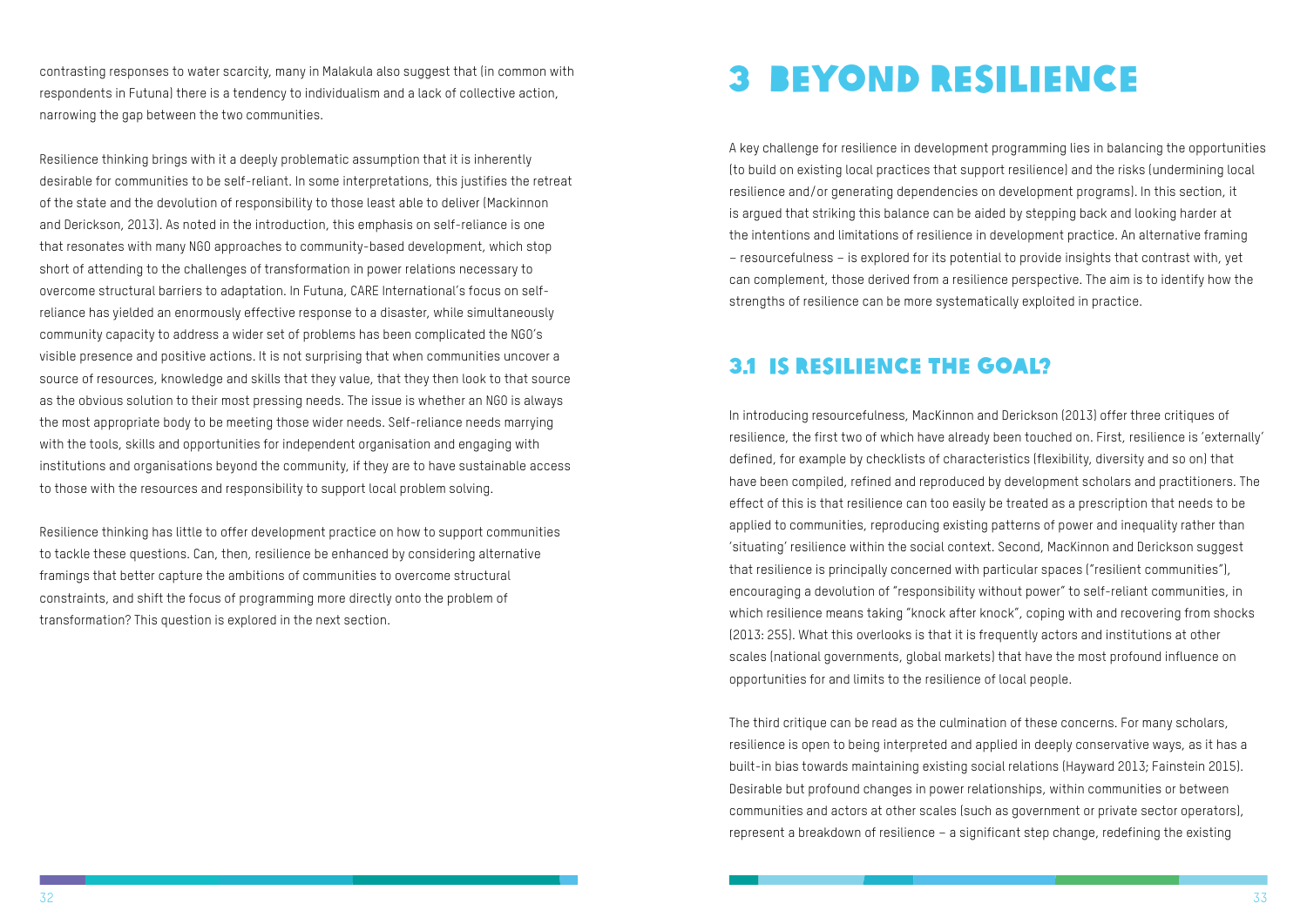<span id="page-20-0"></span>system. Such a breakdown is a defined as a transformation, in which the resilience of the existing social and environmental relationships are overcome. Breaking out of abusive relationships or poverty traps may well demand a transformation, which for development actors means looking at power relationships and capacity building to overcome the conditions that lock people into abuse or impoverishment.

This notion that resilience may be a conservative rather than progressive force is an unusual one for many in development practice, where overarching aims of equality and social justice are assumed. However, it is worth pausing to re-examine the concept of resilience and the role it plays in relation to social-environmental systems (such as those engaged with in development, where there are strong links between the environment and human wellbeing). As Olsson et al. (2015) put it:

"Given its insensitivity to theoretical development of the social sciences and lack of attention to agency, conflict, knowledge, and power, resilience can become a powerful depoliticizing or naturalizing scientific concept and metaphor when used by political actors."

This is more than an esoteric academic observation. There are profound risks that are associated with the rise of resilience in policy discourse and framing. MacKinnon and Derickson, for example, find that in marginalised Scottish communities, the language of resilience is used by politicians to applaud local self-reliance – and avoid accepting responsibility for the disintegration of jobs, opportunities and the wellbeing of communities. The lack of an inherent focus on the politics of poverty and inequality means that development actors need to be cautious in how they employ resilience, and how others may adopt their language for less progressive ends. As Hayward (2013) suggests, the depoliticised language of resilience is not helpful in and of itself in challenging "the drivers of social and economic change that threaten to destabilize our climate, increase social inequality, and degrade our environment" which require "rather less resilience and more vision for compassion and social justice, achieved through collective political action."(p.4).

In development, adaptation and disaster risk reduction programs, resilience has increasingly been employed by practitioners in a normative, prescriptive manner, to describe how things should be. A vision of social justice is usually at the heart of this description, yet to achieve this, resilience needs to be applied while engaging with "structural socialpolitical processes" (Weichselgartner and Kelman, 2014). In other words, for resilience to

be a progressive framing that is capable of addressing inequality and poverty, it must be associated with transformation as much as it is with absorbing and adapting (Figure 1).

Arguably, this is not news to development practitioners. Oxfam (2016), for example, suggest that resilience must be embedded within rights-based and gender-justice approaches. Coupling resilience with these alternative framings can push programming beyond addressing only agency and into confronting structural barriers to rights and justice, thereby seeking out transformation as a component of equitable resilience. However, by coupling resilience with other frameworks, there is an implicit recognition that resilience alone leaves gaps in relation to power and justice. Resourcefulness is of particular interest because it offers a framing that specifically targets the shortcomings of resilience.

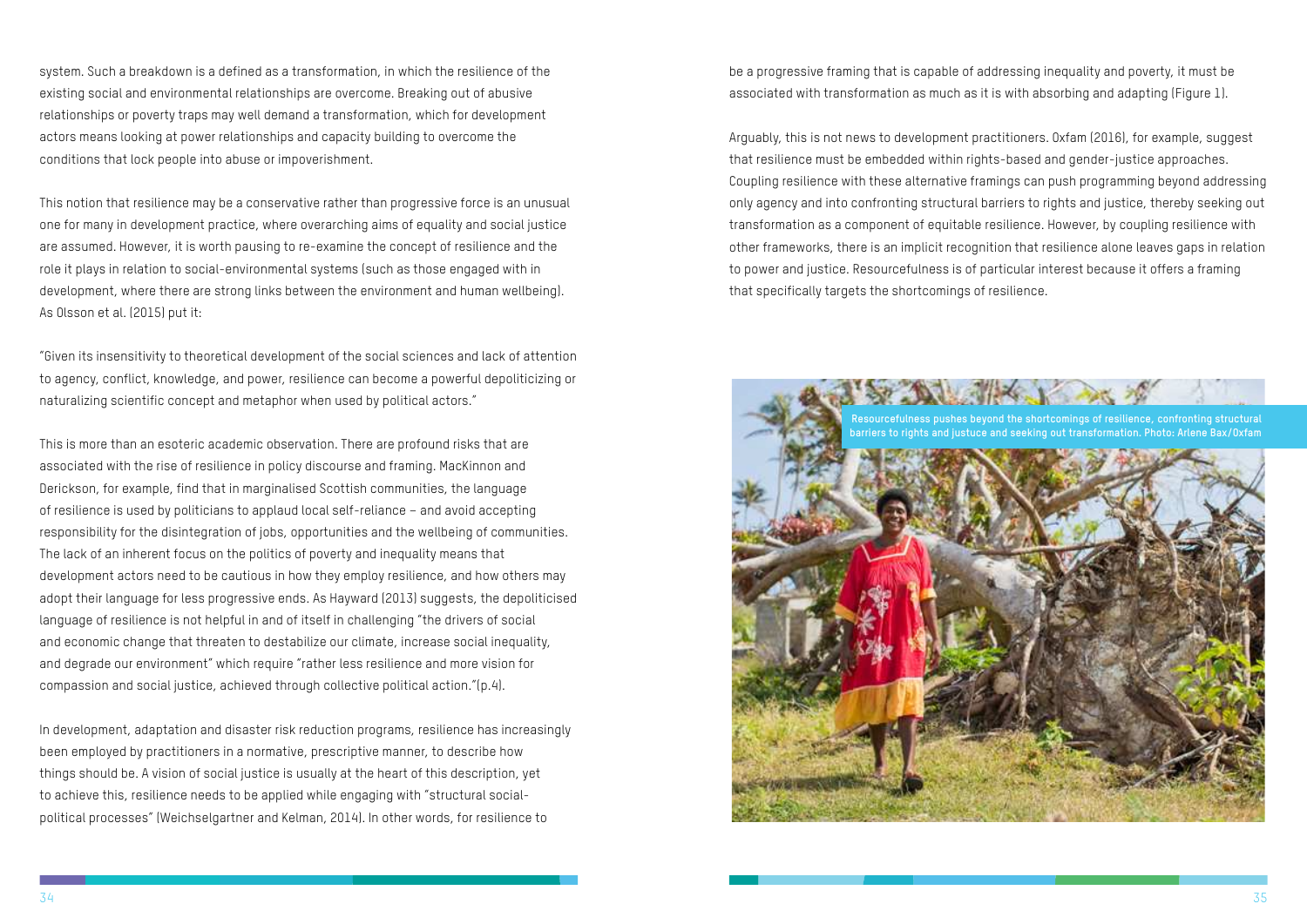#### <span id="page-21-0"></span>3.2 Resourcefulness

Resilience is a valuable goal for development practice, but it is no cure-all. As discussed in the first report in this series (Ensor, 2015), attention to improving adaptive capacity offers avenues for practitioners to follow that can lead to challenging relations of power and accountability, such as when rooted in rights-based analysis. Yet progress on transformation – as opposed to absorbing and adapting – remains stubbornly weak in development practice. This is where resourcefulness potentially offers something new.

In identifying critiques of resilience and addressing them head on, MacKinnon and Derickson (2013) propose an alternative approach that is explicitly focused on the practical challenge of working towards transformation in marginalised communities. Rooted in their own experiences of community development, they propose resourcefulness as an approach underpinned by a clear normative agenda. The vision is that communities should have the capacity to engage in "genuinely deliberative democratic dialogue… and work in ways that meaningfully challenge existing power relations", in ways that avoid elite capture and the "unintentional reproduction of unequal social relations" (MacKinnon and Derickson, 2013: 263). Resourcefulness is focused on modes of practice that enable priorities and needs to be identified locally, as the basis for a form of self-determination in which communities define their own development trajectory, recognising that this necessitates an on-going contested process in which community members revisit their priorities and struggle to maintain control over the institutions and relationships that determine local outcomes. The focus, then, is both local, on community capacities, and outward looking, towards the relationships and institutions on which communities depend.

While MacKinnon and Derickson see resourcefulness as an alternative to resilience, the intention here is to propose resourcefulness as an effective mechanism for engaging with transformation. As such, it does not displace the value added by resilience (engaging with human and environmental systems; recognising uncertainty and change; looking across temporal and geographic scales) but may add to it in development practice. Moreover, as discussed below, much of resourcefulness resonates with how communities framed their needs during discussions in Vanuatu. In practice, MacKinnon and Derickson's framework for resourcefulness is provisional, and identifies four key elements: resources; skills and technical knowledge; indigenous knowledge; and, recognition. In the following sections

these components of resourcefulness are illustrated in relation to the case study evidence (focusing on Malakula), expanding somewhat on the original framing, which was evolved from thinking about exclusion and marginalisation in Western democracies.

#### 3.2.1 Resources

In Malakula, as in Futuna, the priority issue identified by community members is water availability and access. Resources, in the resourcefulness framework, are significant where there is "material inequality and issues of maldistribution". In other words, the starting point for resourcefulness is to question what resources a community has access to, and why. This is one important sense in which resourcefulness is distinguished from "mainstream conceptions of resilience" (MacKinnon and Derickson, 2013: 264).

The water problem in Malakula is fundamentally an issue about resources, in the broadest sense: the distribution of public sector effort, investment and priorities that results in (for example) the installation of the Leitokas water system, but denies funding for maintenance in the subsequent 25 years. The community believe that Rural Water Supply should be held accountable for maintenance but, equally, would like access to the material and knowledge resources necessary to enable them to maintain their own system. Similarly, in Epi, there were several requests made to the government to resolve their water issues, but these resulted only in the installation of hand pumps. As noted above, the community's view is that "all we want is to get support – funding or a generator" to enable better water extraction. In other words, either access to government investment or material resources.

The resourcefulness framing connects directly to these community concerns and interests through the focus on resource distribution, reflecting the origin of resourcefulness in the experiences of marginalised communities. **By adopting this approach, questions of governance, accountability and distributional justice are brought directly into the development picture, channelled through the central political question of how and by whom resources are accessed and shared.**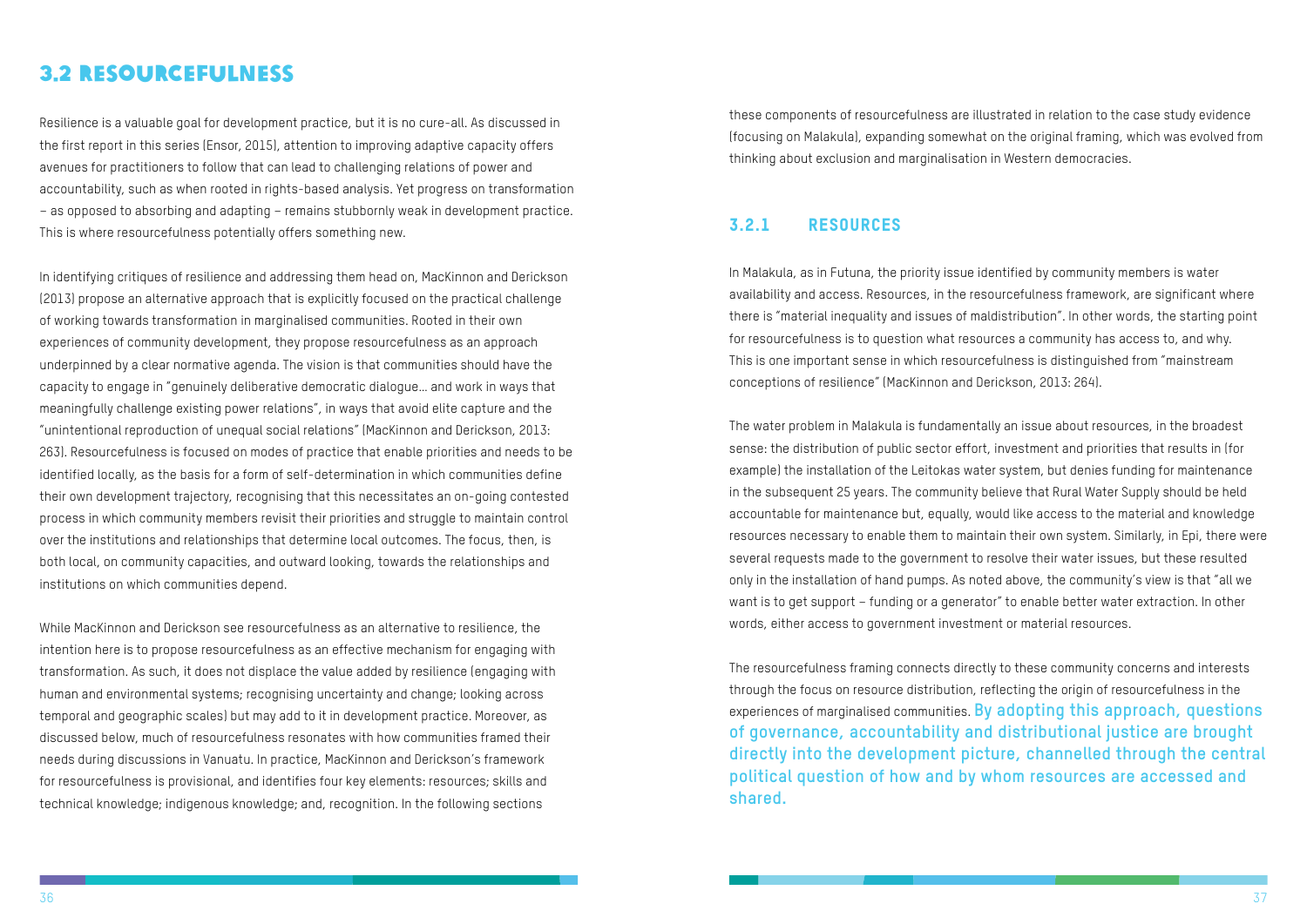#### <span id="page-22-0"></span>3.2.2 Skills and knowledge

In the resourcefulness framework, skills and knowledge refer to the ability to engage in discussions of public policy, and in particular to familiarity with the mechanisms and language of government at different scales. This is a pragmatic concern, rooted in an understanding that to be effective advocates for their own interests, communities will need to be able to lodge their demands with the right people, in the right way, and at the right time.

For example, if in Malakula (and elsewhere) RWS are to be held to account, how can this be achieved; to what extent is it possible; in what ways can accountability be demanded? The concern here is with skills in advocacy and communicating effectively with actors and to institutions at other scales – outside the community, in roles or locations that have the power to effect change locally.

The context in which community members in Leitokas called for RWS to be held to account is significant in underlining the importance of skills and knowledge. Having been asked if they had thought about whether they needed particular negotiating skills to address their water supply problems, the community responded that they had not thought about it: "Whenever there is a problem with the water supply we fundraise, buy the materials, and fix it for ourselves. But these fixes are inadequate as we are not engineers. We would like to be able to hold the RWS accountable – and believe that it is RWS's responsibility to fix the supply." While the community response demonstrates admirable resilience, their answer also displays that they are looking to secure more than self-reliance and the ability to cope with "knock after knock" (MacKinnon and Derickson, 2013: 255).

For communities in Vanuatu, the ability (that is, the skills and knowledge) to negotiate and secure accountability is key in their relationships with outsiders. For example, those in Leitokas have a long running land dispute with a neighbouring community. The land in question has been offered (without consent from Leitokas) to a logging company, who have cut down some 1000 hardwood trees per year. The Leitokas community have received no financial recompense, and furthermore believe that logging at this rate and scale is

**To be effective advocates for their own interests, communities will need to be able to lodge their demands with the right people, in the right way, and at the right time.** undermining their access to water. In the past, inter-community meetings to resolve the dispute had produced findings against the Leitokas community, as, according to our focus group participants, the other side "has much influence"; those in Leitokas were referred to as manbush (approximately, "they don't have knowledge"). However, in 2007 the community was advised by a doctor from Norsup (the nearby town) to hire a lawyer. Subsequently, they raised the necessary funds, and their influence and confidence has increased. The knowledge and skills provided by the lawyer has been critical to enabling the Leitokas community to advance its case, and will be essential if they are to gain access to – and make their claims in – the formal institutions that adjudicate on national law.

The case studies also provide alternative examples of sources of skills and knowledge. In Futuna – as elsewhere in Vanuatu – a continued NGO presence has done little to drive resources from the national level down to the community; in many cases, the government relies on NGO support to provide services for local communities. In response, NGOs are able to build up local institutions and forge relationships with those at the province. The CDCCC in Futuna, for example, has grown into an effective and representative local body, but lacks the ability to execute projects – in the words of one interviewee, they want to "grow up" and have their own resources, but are reliant on the NGO to facilitate meetings, gather data, and so on. One response that emerged during group discussions is for the CDCCC to access resources via international funds such as the Global Environment Facility (GEF) small grants fund, a portion of which will also support capacity building around the mechanisms of governance and meeting fiduciary standards (in the resourcefulness language, developing "skills"). CARE International's innovative internship program, where one community member forges closer links with – and gains training from – the NGO, is well placed to provide the support (again, "skills and knowledge") that is necessary if the CDCCC is to successfully apply for these funds. The CARE's internship program is perhaps usefully seen through the resourcefulness lens, as it has the potential to be directed towards securing community interests through recognition by GEF.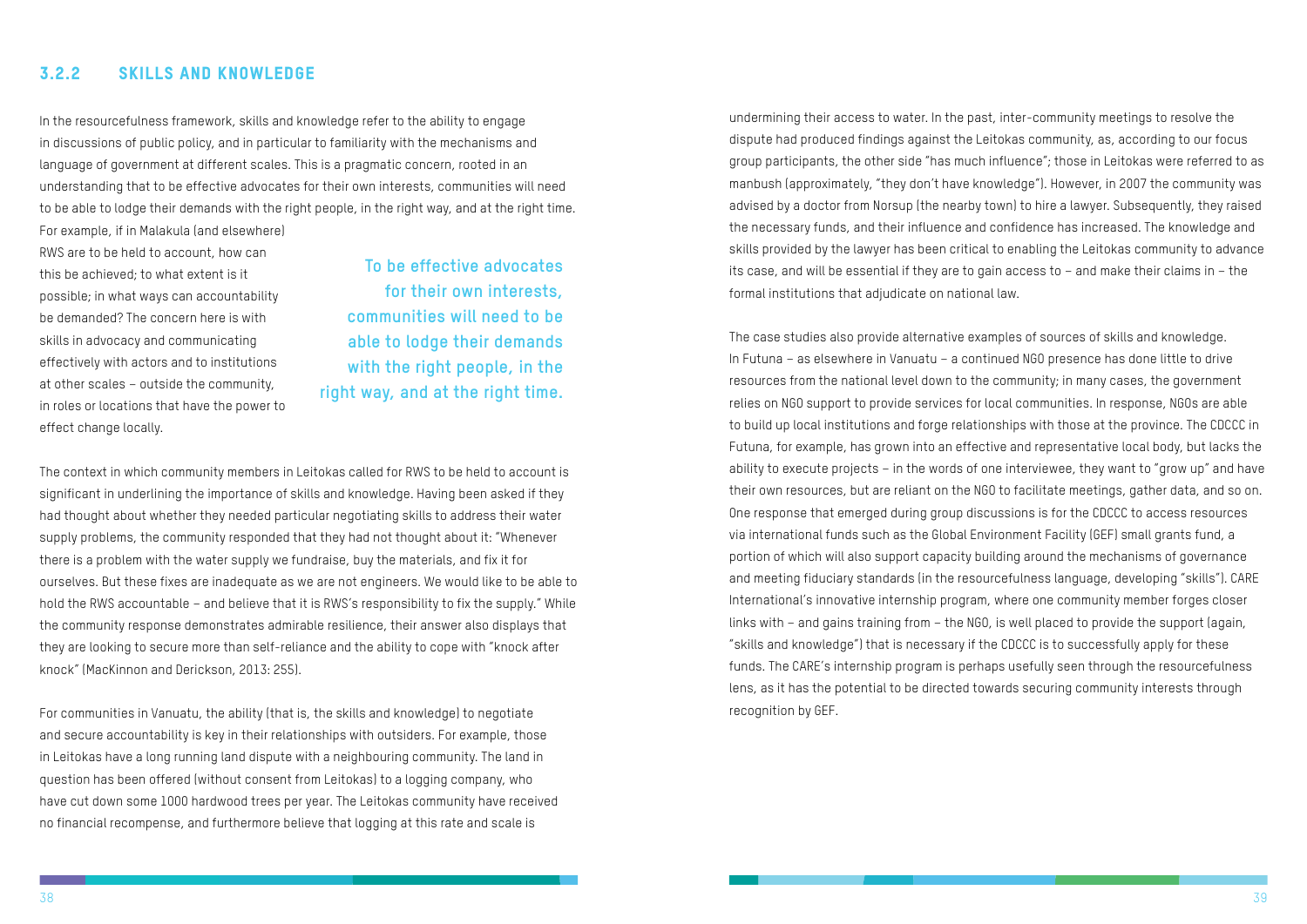

#### <span id="page-23-0"></span>3.2.3 Indigenous knowledge

When MacKinnon and Derickson (2013: 265) talk of indigenous knowledge, they refer to the mobilisation of origin stories as a way of grounding, or making relevant, alternative visions of social and material relations (for example, where marginalised urban communities in Scotland invoke the practices and understandings of the world associated with myths of Highland Scottish life). In Vanuatu, as in many development contexts, indigenous or traditional knowledge plays an everyday role in people's lives through kastom culture, practices and beliefs. The relevance of indigenous knowledge is therefore more immediate and necessary. However, an appeal to tradition is not without risks, and could lead to elite capture or exclusionary or abusive relations (in particular, where it replicates existing social relations, as discussed in the preceding sections of this report). As MacKinnon and Derickson (2013: 265) state in a slightly different context, "the kinds of folk knowledge that ultimately cultivate resourcefulness will necessarily be as attentive to difference as they are to commonality."

In Leitokas, the success of the Wan Smol Bag turtle conservation program illustrates the role played by indigenous knowledge in resourcefulness. The turtle is strongly connected to indigenous customs and beliefs in Leitokas, as the community is based on a bay where there are 600-700 nests per year. This has created a spiritual connection to the turtle which has become central to kastom – for example, turtle meat is used to inaugurate a Nakamal (meeting place), and timings in the agricultural calendar are linked to turtle nesting behaviour. This link to kastom was the reason why the community agreed to the conservation program. Concern for the long term sustainability of the turtle was viewed in terms of maintaining kastom and the pride that the community feel in having the largest nesting site in Vanuatu. Connecting a vision or cause to sources of identity and local knowledge in these ways can be an important factor in establishing the legitimacy of new ideas and allows the community to operate as a unified entity.

Kastom, as the expression of a shared perception of a link to natural resources, can also provide the basis for new types of collective action. In the logging dispute referred to above, the community agreed to offer kastom exchange (a traditional conflict resolution mechanism) to fix the land boundary; later, the community mobilised to remove and burn the logging company's timber, based on the chief's authority as the embodiment of kastom. Community members also pointed out that kastom forestry practices offer a sustainable approach to logging, based on an understanding and respect for the forest that contrasts sharply with

the economic model employed by the forestry companies. The overall point is that kastom – and indigenous or traditional knowledge generally – provides communities with a source of inspiration for alternative visions of the future, and can empower collective action in the pursuit of those visions. Without this, transformation risks becoming an exercise in moving from one externally defined development trajectory to another.

#### 3.2.4 Recognition

Intersecting with each of the above is the final resourcefulness element: recognition. Recognition refers to the acknowledgement of the status of a community, affirming that a community has rights to state or other formal or bureaucratic support, and instilling a sense of self-confidence and self-worth. It is worth noting that recognition can, of course, be conferred (or denied) by informal or traditional bodies or institutions. While significant for securing access to local rights and justice systems, the focus in resourcefulness is on formal systems and their consequences for the distribution, access and control of resources.

Recognition is fundamental to justice and is a critical staging post when communities look to engage with formal processes in pursuit of their entitlements. For example, the formal (legal and bureaucratic) recognition of the legitimacy of the Futuna CDCCC by the Government of Vanuatu is a necessary first step towards accessing GEF funding and support. However, as Borrini-Feyerabend et al. (2007) point out in relation to natural resource management, formal recognition can be a challenge when it means securing governmental (bureaucratic) or legal affirmation of a community's self-defined interests and concerns as legitimate entitlements. Too often, the formal recognition of entitlements is an expression of power (for example, where natural resource extraction rights are granted to powerful actors, over the heads of local communities). Recognition can, then, be the point at which tensions that exist over the distribution of resources come out into the open, bringing communities into conflict with administrative bodies.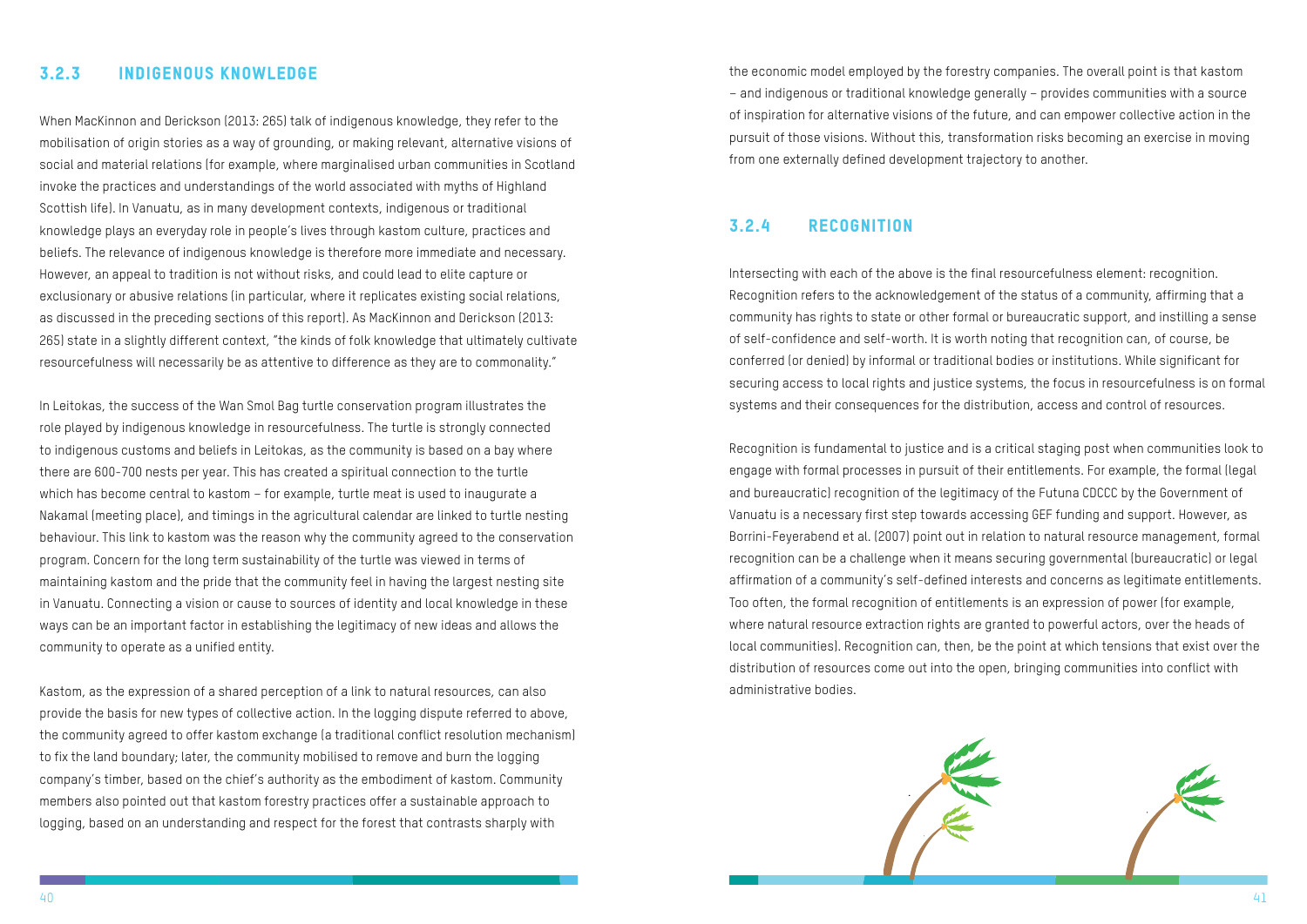#### <span id="page-24-0"></span>3.3 Summary: Resourcefulness in practice

The essence of resourcefulness is found in the combination of skills and indigenous knowledge that enables communities to secure recognition and, thus, a footing in the contested politics of resource distribution and public policy. As such, the aim is for local people to be able to engage in processes that lead to changes that are locally conceived and locally felt. From a resilience perspective, this challenges development programming to balance the local capacity to sustain lives (to cope, knock after knock) with attention to forms of external engagement and resourcing. Malakula offers an example of the consequences of 'unbalance', in which resilient livelihood practices are compromised by a forestry company that is able to use national law to remove trees from land owned locally. Long running issues such as the frequency of the inter-island ship, and copra prices that are set by government but not adhered to by traders (Ensor, 2015) offer similar examples. While resilience points to the need for cross-scale relationships, resourcefulness demands that the quality of these relationships are critically examined and the consequences for distributional justice placed at the centre of development efforts.

The resourcefulness lens brings a new perspective – one that is beyond resilience – and is distinguished by its overt, normative framing around supporting communities to drive their own development agenda. It recognises not only pragmatic issues, such as the technical skills required to engage with government processes, but also the less tangible elements that underpin the ability of a community to recognise and pursue a shared sense of wellbeing. As such, it aligns less with development discourses of participation, and more with the language of activism, which, as Dodman and Mitlin (2011) suggest, is necessary if the transformative potential of community-based adaptation is to be met. In Malakula in particular, the resourcefulness framing seems to resonate with the interests and priorities of local people. Without doubt, good resilience practice may integrate the critical lens that resourcefulness offers. Attention to adaptive capacity points in the direction of empowerment in local and cross-scale relationships, and a rights-based approach to adaptive capacity can aid in the analysis and design of normative and principled development interventions.

However, while resourcefulness promotes a form of active citizenship, it lacks the direct concern with coping and recovery – it is unlikely, for example, to have given rise to an effective disaster risk reduction institution such as the Futuna CDCCC. Similar observations can be made in relation to other resilience attributes that undoubtedly bring local benefits (for example, diversity, learning, appreciation of uncertainty). Despite the appeal to recognise "difference" and work through methods that avoid elite capture, resourcefulness does not prioritise or directly consider social

difference or abuse within communities. There remains a need to scrutinise methods and engage in a systematic assessment of underlying social and cultural relations and norms.

The argument, then, is not that resourcefulness should replace resilience in development programming. Rather, it is to recognise that the power of resourcefulness lies in the direct focus on issues that are required for transformation but frequently overlooked in resilience. The resourcefulness framework can be used to refocus participatory development practice on these issues, enabling them to be systematically considered in programming.

**It recognises not only pragmatic issues, such as the technical skills required to engage with government processes, but also the less tangible elements that underpin the ability of a community to recognise and pursue a shared sense of well-being.**

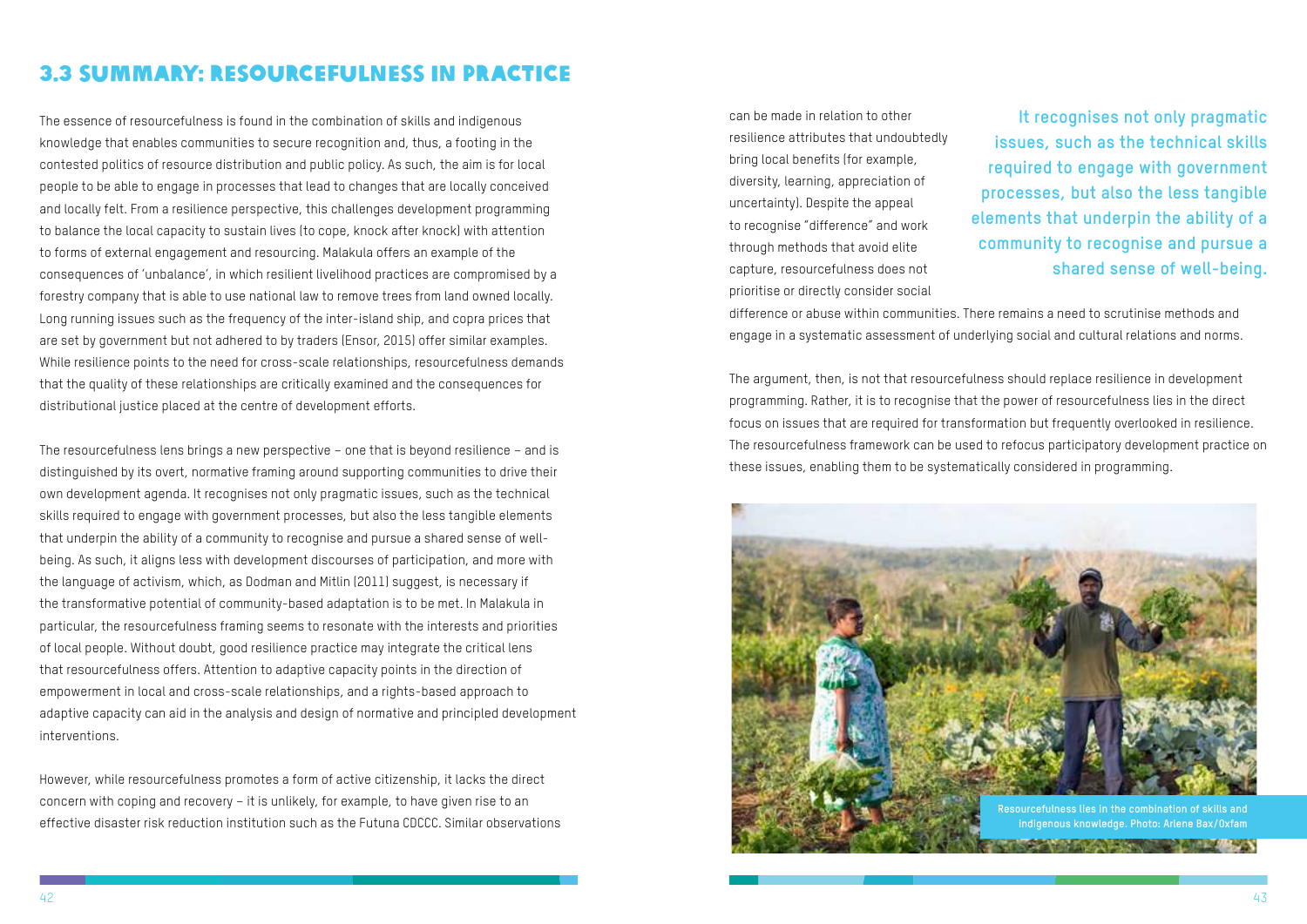### <span id="page-25-0"></span>4 Conclusion

This study has revealed the nature of relationships to be a crucial issue. Individual resilience outcomes are shaped by relations: relations between those with different standing in a community, relations within the private sphere, or via inter- and intra-household relations. In each case, the significance of relations of power and culture has been evident. For NGOs, programming can lead towards relations of dependency, with consequences for pre-existing local resilience. In contrast, resourcefulness demonstrates the need to focus more clearly on the significance of cross-scale relationships for local access to resources. This perspective should help refocus resilience on supporting communities to transform relationships across scales, on their own terms.



#### 4.1 Social relations and local resilience

The case study evidence provides a clear sense of how resilience reflects the standing of individuals within the community. Those who are in a stronger position prior to a shock (such as Tropical Cyclone Pam) can also be well placed to consolidate and improve their material resources and social position in the aftermath. In contrast, community members that experience vulnerability in terms of multiple overlapping stressors lack the resources to support their own recovery. They are significantly less able to compensate for material losses, and have found life even more challenging after TC Pam. However, development practitioners should not assume that the benefits of resilience programming can be evenly distributed through the design of institutions such as village committees. Resilience and vulnerability are not just on the surface: they are expressions of deep rooted social and cultural relations of power, mediated through institutions that may be public and observable (such as village meetings) or private and hidden from view (such as in the household). Violence against women and the ostracism of incomer women stand out as particularly shocking examples of how inequality simultaneously sustains and emerges from institutions. It is imperative that development practitioners analyse and address both the composition of institutions and the underlying social and cultural relations and norms that (for example) supress and marginalise women.

This study has revealed diverse resilience practices in communities, reflecting many characteristics of resilience (for example household and livelihood diversity, cross-scale relationships, collective action, experimentation) and enabling communities to sustain themselves in the face of environmental and other challenges. While the complexity of livelihood arrangements in places such as Malakula is impressive, there are shortcomings: experiments frequently fail, collective action is intermittent, cross-scale relationships can be to the detriment of the community. Worse, resilience is also evident in the persistence of violence against women, and in the ability of abused women to cope with and recover from frequent episodes of abuse. This points to the overarching need for a principled approach to resilience. If practitioners are looking to build resilience, then 'resilience for whom' is the central question: if it is 'for' women, then this means overcoming or breaking down the resilience of existing, abusive practices. The task is not only to identify positive resilience attributes that can be built upon in interventions. It is also to understand whether these attributes are positive for some and negative (or absent) for others – and whether interventions are likely to reinforce or address this pattern of winners and losers.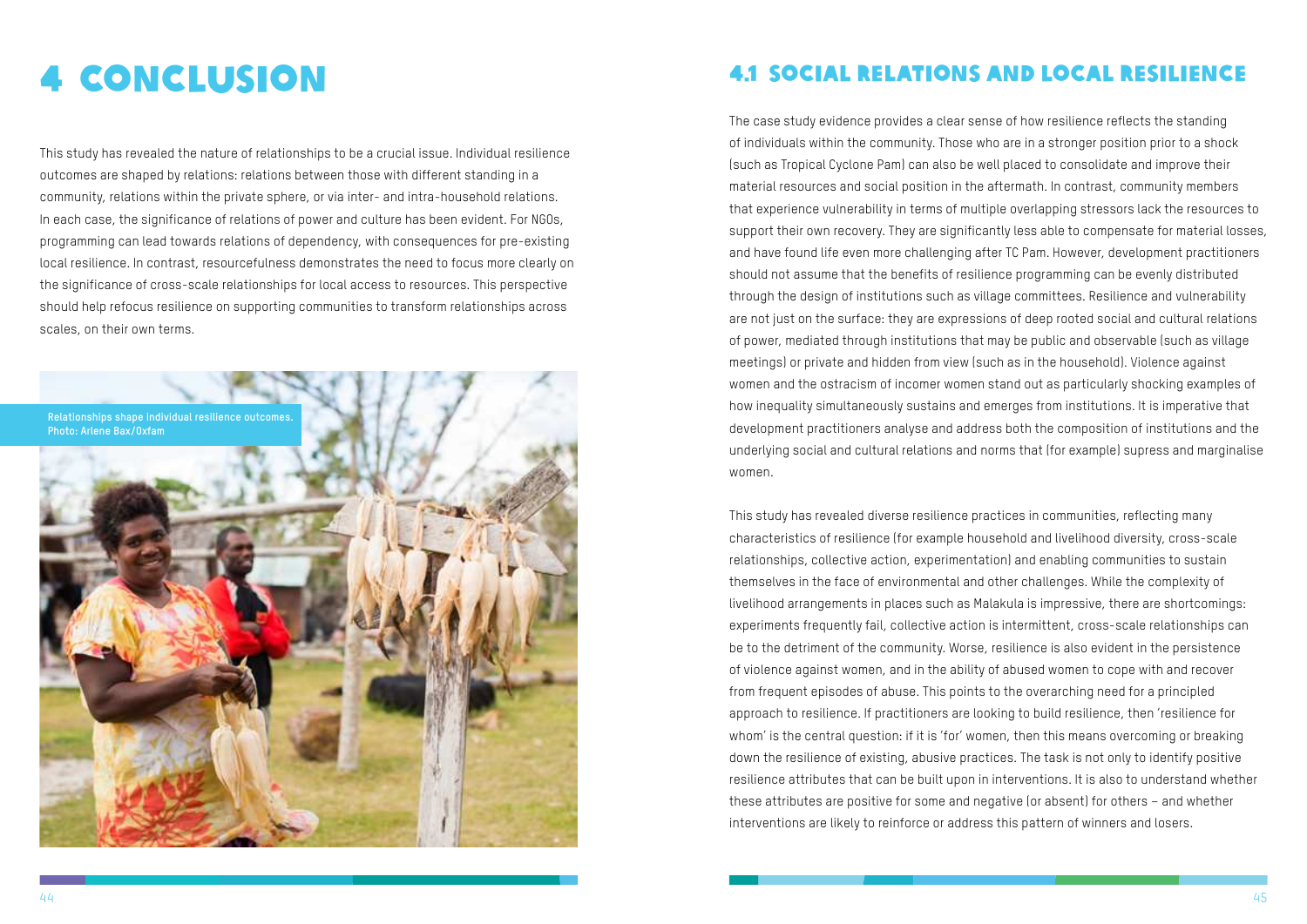### 4.2 Self-reliance and support

The contrasting evidence from the three case study sites suggests that development interventions have the potential to undermine practices and institutions through the provision of new resources. While the CDCCCs in Futuna are emblematic of the power and effectiveness of NGO-led self-reliance, the evidence also suggests an emerging reluctance to organise, take action on or imagine solutions to new or developing problems. Instead, NGOs are looked to as the default service provider. Yet it is not surprising that, when communities uncover a source of resources, knowledge and skills that they value, that they then look to that source as the obvious solution to their most pressing needs.

The issue here is that resilience says little about how attributes such as self-organisation, flexibility and cross-scale relationships should be arranged so that support for communities can be better balanced with fostering their independence. Resourcefulness, on the other hand, responds to community concerns about governance, accountability and resource distribution. It re-focuses development practice on how to ensure priorities and needs can be identified locally, as the basis for a form of self-determination in which communities define and actively engage in their own development trajectory. It is, in this sense, overtly political, recognising that the distribution of resources is the outcome of contested processes that occur outside of the community. The focus, then, is both local (on community capacities) and outward looking (towards the relationships and institutions on which communities depend). This perspective can bring transformation into resilience programming, helping to guard against the potential to overlook power, to underplay context, and to neglect the desire for accountability.



Ten key findings and nine recommendations for development programming and practice are summarised from these conclusions.

#### **Key findings**

#### SOCIAL D

Focusing interventions exclusively on technical resilience attributes (e.g. flexibility, learning, diversity) will reinforce patterns of vulnerability and exclusion.

In the communities that were part of this research, resilience closely follows patterns of wealth and social standing.

Interventions following shocks such as Tropical Cyclone Pam can amplify differences in resilience and vulnerability.





| Recommendations                                |
|------------------------------------------------|
| <b>JIFFERENCE</b>                              |
| The importance of differences between          |
| social groups must not be underestimated.      |
| Simply introducing representative              |
| community committees is unlikely to be         |
| enough to overcome deep-rooted social and      |
| cultural differences.                          |
|                                                |
| Addressing inequalities in the distribution of |
| resilience and vulnerability means exploring   |
| and gradually addressing how social            |
| difference is reinforced through everyday      |
| interactions between community members.        |
|                                                |
| Deep rooted norms of gender based violence     |
| and exclusion were particularly evident in     |
| the case study locations, and need to be       |
| addressed if representative participatory      |
| processes are to have any practical effect.    |
|                                                |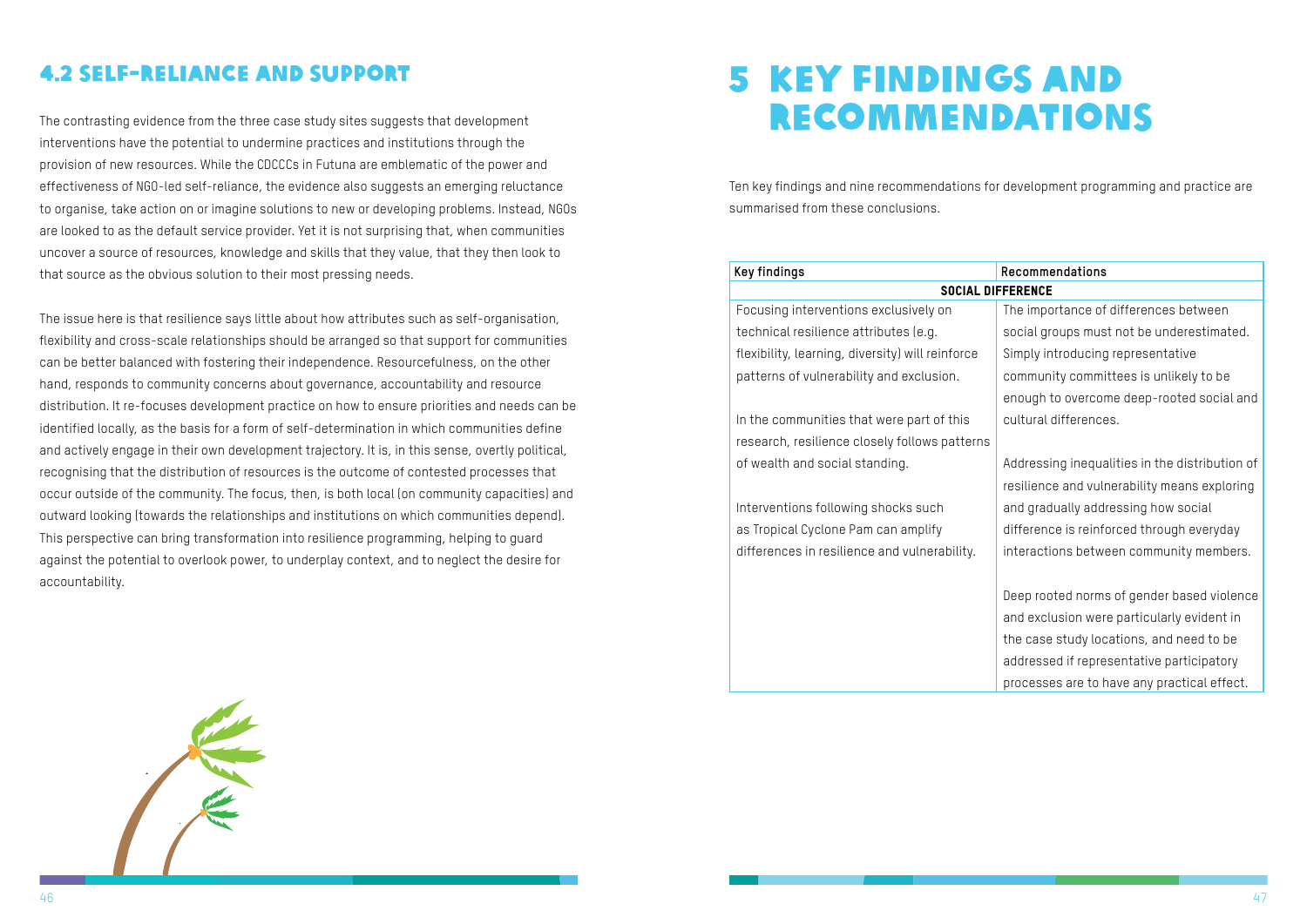

<span id="page-27-0"></span>

| <b>Key findings</b><br>Recommendations        |                                             |  |  |  |  |
|-----------------------------------------------|---------------------------------------------|--|--|--|--|
| <b>LOCAL RESILIENCE</b>                       |                                             |  |  |  |  |
| Isolated communities build their own          | Development interventions need to carefully |  |  |  |  |
| resilience in the face of challenging         | diagnose existing resilience strengths      |  |  |  |  |
| environmental and economic conditions,        | and weaknesses, including social and        |  |  |  |  |
| capitalising on relationships with actors at  | ecological components, if projects are to   |  |  |  |  |
| different scales, and sustaining complex      | provide appropriate support to communities. |  |  |  |  |
| and diverse livelihood patterns.              |                                             |  |  |  |  |
|                                               | NGOs must recognise and weigh-up            |  |  |  |  |
| Limitations to local resilience include       | the balance between the value of their      |  |  |  |  |
| uneven support for collective action, limited | support and the long term effects of their  |  |  |  |  |
| access to knowledge and resources, and        | presence, ideally looking to develop exit   |  |  |  |  |
| marginalisation from formal institutions.     | strategies that gradually build effective   |  |  |  |  |
| Interventions can undermine local resilience  | and mutually supportive relationships       |  |  |  |  |
| and communities can come to rely on NGOs      | between communities and different levels    |  |  |  |  |
| as sources of resources, knowledge and        | of government.                              |  |  |  |  |
| skills                                        |                                             |  |  |  |  |
|                                               | If resilience is to be the goal of          |  |  |  |  |
| Relations of abuse and exclusion within       | development, it is essential to ask         |  |  |  |  |
| communities have proved resilient to          | "resilience for whom?"                      |  |  |  |  |
| change.                                       |                                             |  |  |  |  |

#### **Key findings**

#### **BEYOND**

Resilience in and of itself is not a progressive concept; to work towards ending poverty and inequality, it must be married with other development frameworks.

Resilience can be – and is – used by some policy makers to avoid accepting responsibility for marginalised or poor communities.

Transformation is frequently poorly addressed in development practice. Resourcefulness offers a new approach for development practice, explicitly orientated towards transforming relations of power and influence between communities and government.

|    | Recommendations                             |  |  |  |  |
|----|---------------------------------------------|--|--|--|--|
|    | <b>RESILIENCE</b>                           |  |  |  |  |
|    | NGOs and development actors need to         |  |  |  |  |
|    | recognise the risks associated with         |  |  |  |  |
|    | promoting a discourse of resilience, and    |  |  |  |  |
| ś. | ensure their advocacy does not result in    |  |  |  |  |
|    | regressive policy.                          |  |  |  |  |
|    |                                             |  |  |  |  |
|    | Development programs must guard against     |  |  |  |  |
|    | synergies that can emerge between the       |  |  |  |  |
|    | weaknesses shared by the resilience         |  |  |  |  |
|    | concept and NGO practice in addressing      |  |  |  |  |
|    | power, politics and transformation.         |  |  |  |  |
|    |                                             |  |  |  |  |
|    | NGOs should explore the potential of        |  |  |  |  |
|    | resourcefulness to support communities      |  |  |  |  |
|    | in securing recognition for their interests |  |  |  |  |
|    | and a foothold in the contested politics of |  |  |  |  |
|    | resource distribution and public policy.    |  |  |  |  |
|    |                                             |  |  |  |  |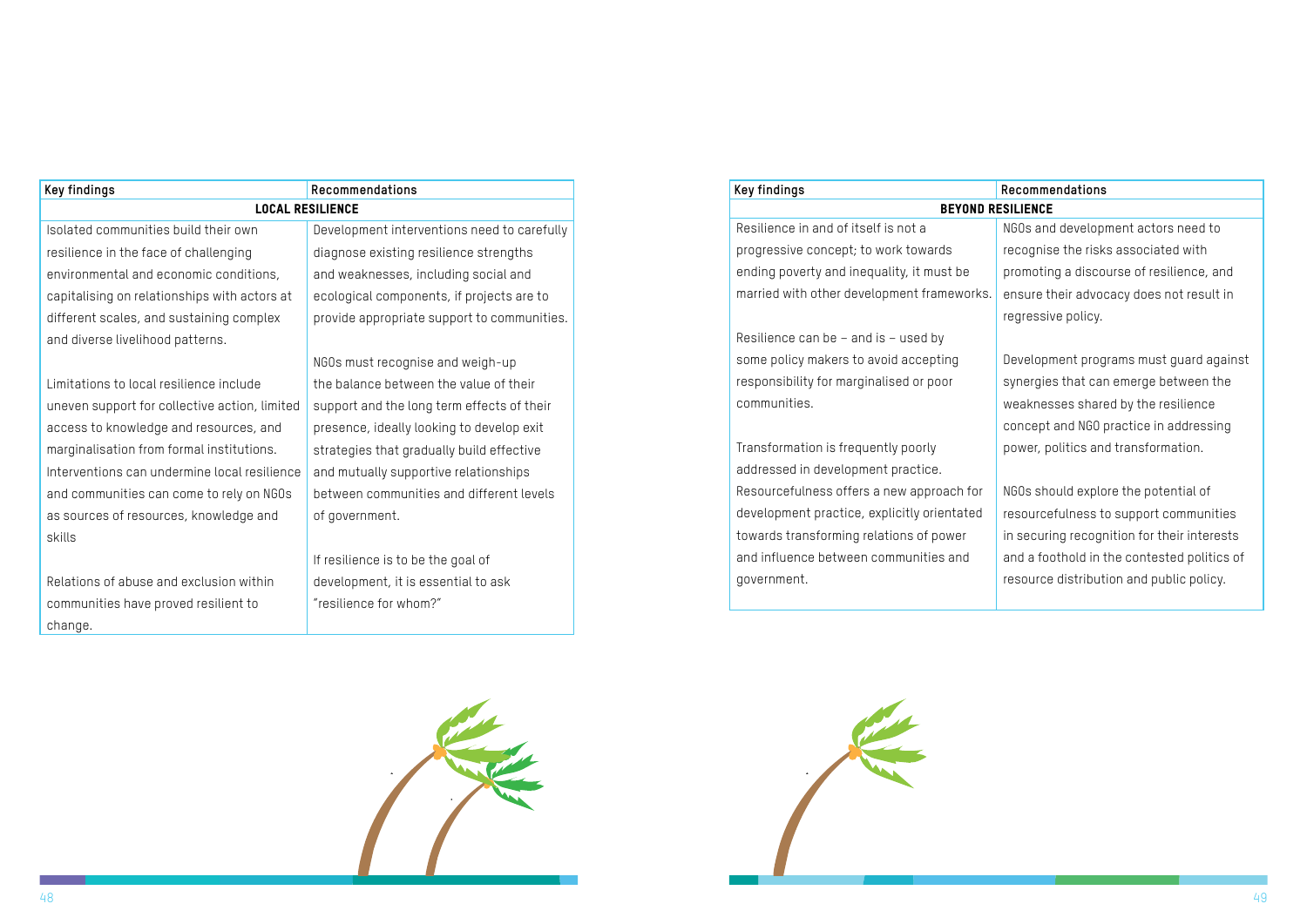## 6 References

- Agrawal, A. (2005). Environmentality: Community, Intimate Government, and the Making of Environmental Subjects in Kumaon, India. Current Anthropology, 46(2), 161–190.
- Artur, L., & Hilhorst, D. (2012). Everyday realities of climate change adaptation in Mozambique. Global Environmental Change, 22(2), 529–536. http://doi.org/10.1016/j. gloenvcha.2011.11.013

Atkinson, R. (1998) The Life Story Interview. Sage Publications, London.

- Ayers, J. (2011). Resolving the Adaptation Paradox: Exploring the Potential for Deliberative Adaptation Policy-Making in Bangladesh. Global Environmental Politics, 11(1), 62–88. http://doi.org/10.1111/j.1759-5436.2008.tb00472.x
- Bahadur, A. V., Ibrahim, M., & Tanner, T. (2013). Characterising resilience: unpacking the concept for tackling climate change and development. Climate and Development, 1–11. http://doi.org/10.1080/17565529.2012.762334
- Buggy, L., & McNamara, K. E. (2015). The need to reinterpret "community" for climate change adaptation: a case study of Pele Island, Vanuatu. Climate and Development, 1–11. http://doi.org/10.1080/17565529.2015.1041445
- Béné, C., Newsham, A., Davies, M., Ulrichs, M., & Godfrey-Wood, R. (2014). Resilience, Poverty and Development. Journal of International Development, n/a–n/a. http://doi. org/10.1002/jid.2992
- Borrini-Feyerabend, G., Pimbert, M., Farvar, M., Kothari, A., & Renard, Y. (2004). Sharing Power. Learning by doing in co-management of natural resources throughout the world. IIED and IUCN/CEESP/CMWG.
- Cote, M., & Nightingale, A. J. (2012). Resilience thinking meets social theory: Situating social change in socio-ecological systems (SES) research. Progress in Human Geography, 36(4), 475–489. http://doi.org/10.1177/0309132511425708

Oxfam (2016). The future is a choice. Oxfam, Oxfod.

- Dodman, D., & Mitlin, D. (2011). Challenges for community-based adaptation: discovering the potential for transformation. Journal of International Development, n/a–n/a. http:// doi.org/10.1002/jid.1772
- Ensor, J. (2015). Adaptation and Resilience in Vanuatu. Oxfam and SEI, Oxford.
- Ensor, J. E., Park, S., Attwood, S., Kaminski, A. & Johnson, J. (2016). Can community-based adaptation increase resilience? Climate and Development. In press.

Chung Tiam Fook, T. (2015). Transformational processes for community-focused adaptation and social change: a synthesis. Climate and Development, 1–17. http://doi.org/10.108

community level: a cultural-political lens. Climate Risk Management. http://doi.

Hayward, B. M. (2013). Rethinking resilience: reflections on the earthquakes in Christchurch,

J. (2006). Governance and the Capacity to Manage Resilience in Regional Social-

MacKinnon, D., & Derickson, K. D. (2013). From resilience to resourcefulness: A critique of resilience policy and activism. Progress in Human Geography, 37(2), 253–270. http://

unappealing to social science: Theoretical and empirical investigations of the scientific use of resilience. Science Advances, 1(4), e1400217–e1400217. http://doi.

- 0/17565529.2015.1086294 Granderson, A. A. (2014). Making sense of climate change risks and responses at the org/10.1016/j.crm.2014.05.003 New Zealand, 2010 and 2011. Ecology and Society. Lebel, L., Anderies, J. M., Campbell, B., Folke, C., Hatfield-Dodds, S., Hughes, T. P., & Wilson, Ecological Systems. Ecology and Society, 11(1), 1–21. Retrieved from http://www. ecologyandsociety.org/vol11/iss1/art19/
- doi.org/10.1177/0309132512454775
- Olsson, L., Jerneck, A., Thoren, H., Persson, J., & O'Byrne, D. (2015). Why resilience is org/10.1126/sciadv.1400217
- http://doi.org/10.1007/s10584-014-1303-0
- Walsh-Dilley, M., Wolford, W., & McCarthy, J. (2016). Rights for resilience: food sovereignty, http://doi.org/10.5751/ES-07981-210111
- Weichselgartner, J., & Kelman, I. (2015). Geographies of resilience Challenges and http://doi.org/10.1177/0309132513518834
- Yates, J. S. (2012). Uneven interventions and the scalar politics of governing livelihood org/10.1016/j.gloenvcha.2012.01.007
- Yates, J. (2014). Power and politics in the governance of community based adaptation. In emerging lessons. Rugby: Practical Action Publishing.

Pelling, M., O'Brien, K., & Matyas, D. (2014). Adaptation and transformation. Climatic Change.

power, and resilience in development practice. Ecology and Society, 21(1), art11.

opportunities of a descriptive concept. Progress in Human Geography, 39(3), 249–267.

adaptation in rural Nepal. Global Environmental Change, 22(2), 537–546. http://doi.

J. E. Ensor, R. Berger, & S. Huq (Eds.), Community-based adpation to climate change: